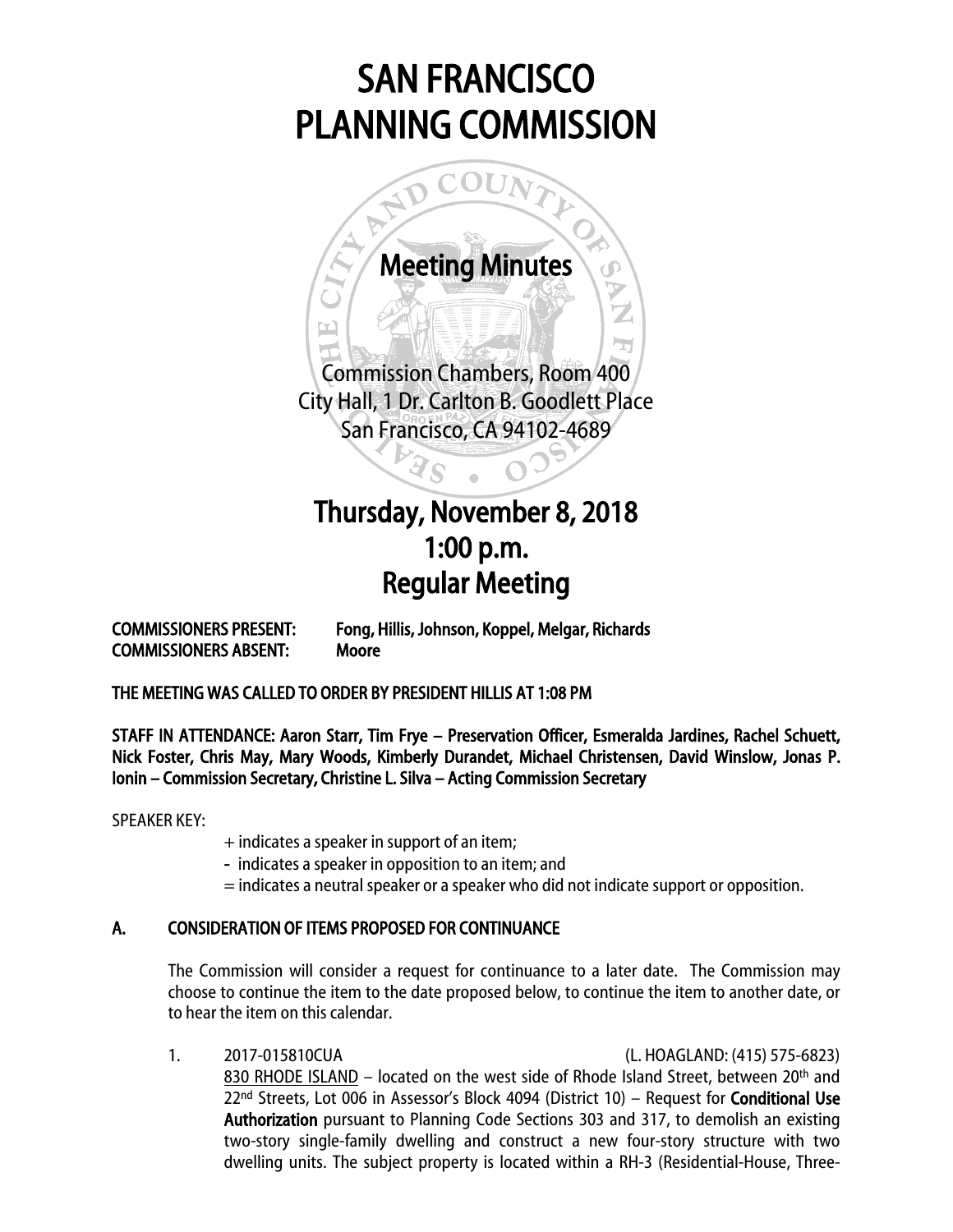Family) Zoning District and 40-X Height and Bulk District. This action constitutes the Approval Action for the project for the purposes of CEQA, pursuant to San Francisco Administrative Code Section [31.04\(](http://library.amlegal.com/nxt/gateway.dll/California/administrative/chapter31californiaenvironmentalqualitya?f=templates$fn=default.htm$3.0$vid=amlegal:sanfrancisco_ca$anc=JD_31.04)h).

(Proposed Continuance to December 6, 2018)

| <b>None</b>                                     |
|-------------------------------------------------|
| Continued to December 6, 2018                   |
| Fong, Hillis, Johnson, Koppel, Melgar, Richards |
| Moore                                           |
|                                                 |

2. 2016-015675CUA (A. LINDSAY: (415) 575-9178)

2990 24<sup>TH</sup> STREET – northeast corner of the Harrison Street and 24<sup>th</sup> Street intersection, Lot 040 of Assessor's Block 4206 (District 9) - Request for a **Conditional Use Authorization**, pursuant to Planning Code Sections 303(c) and 763, to install a new rooftop AT&T Mobility Macro Wireless Telecommunications Facility consisting of (2) new FRP enclosures; (9) new antennas; (24) new RRHs; (1) GPS antenna; ancillary equipment; and (1) equipment room within the existing building as part of the AT&T Mobility Telecommunications Network. The subject property is located within the 24th-Mission NCT (Neighborhood Commercial Transit), and 55-X Height and Bulk Districts. This action constitutes the Approval Action for the project for the purposes of CEQA, pursuant to San Francisco Administrative Code Sectio[n 31.04\(](http://library.amlegal.com/nxt/gateway.dll/California/administrative/chapter31californiaenvironmentalqualitya?f=templates$fn=default.htm$3.0$vid=amlegal:sanfrancisco_ca$anc=JD_31.04)h).

*Preliminary Recommendation: Approve with Conditions* (Continued from Regular hearing on September 13, 2018) (Proposed Continuance to December 20, 2018)

| SPEAKERS: | None                                            |
|-----------|-------------------------------------------------|
| ACTION:   | Continued to December 20, 2018                  |
| AYES:     | Fong, Hillis, Johnson, Koppel, Melgar, Richards |
| ABSENT:   | Moore                                           |

3. 2015-008351DRP-06 (D. WINSLOW: (415) 575-9159)

380 HOLLADAY AVENUE – between Holladay and Brewster; Lots 001, 004, 005, and 006 in Assessor's Block 5577 (District 9) - Request for Discretionary Review of Building Permit Application Nos. 2017.02.27.0142; 2015.06.22.9589; 2015.06.22.9593; and 2015.06.22.9594 for construction of four single family houses within a RH-1 (Residential, House, One-Family) Zoning District and 40-X Height and Bulk District. This action constitutes the Approval Action for the project for the purposes of CEQA, pursuant to San Francisco Administrative Code Section [31.04\(](http://library.amlegal.com/nxt/gateway.dll/California/administrative/chapter31californiaenvironmentalqualitya?f=templates$fn=default.htm$3.0$vid=amlegal:sanfrancisco_ca$anc=JD_31.04)h).

*Preliminary Recommendation: Take Discretionary Review and Approve with Conditions*

### (Proposed Continuance to January 10, 2019)

| SPEAKERS: | None                                            |
|-----------|-------------------------------------------------|
| ACTION:   | Continued to January 10, 2019                   |
| AYES:     | Fong, Hillis, Johnson, Koppel, Melgar, Richards |
| ABSENT:   | Moore                                           |

### B. CONSENT CALENDAR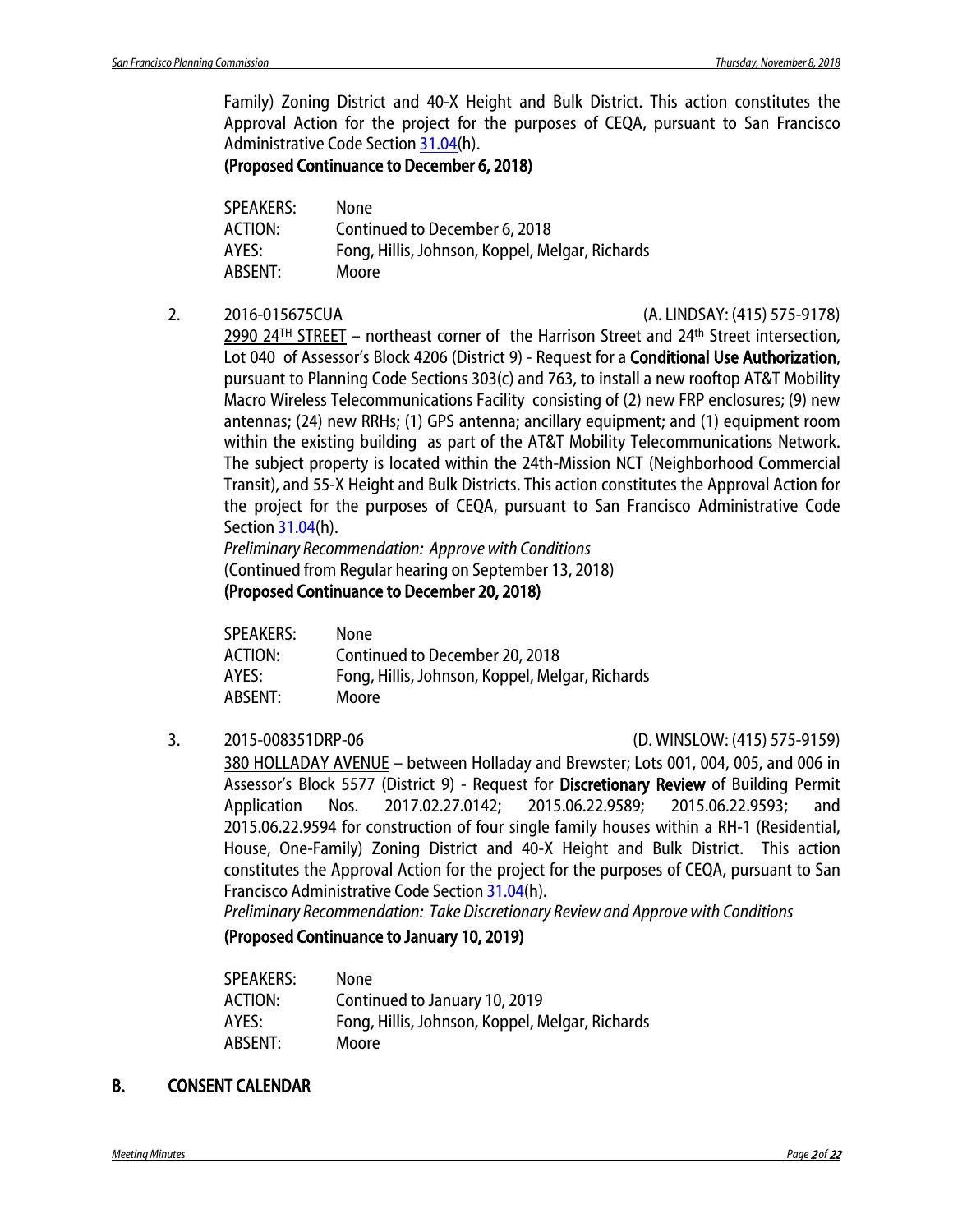All matters listed hereunder constitute a Consent Calendar, are considered to be routine by the Planning Commission, and may be acted upon by a single roll call vote of the Commission. There will be no separate discussion of these items unless a member of the Commission, the public, or staff so requests, in which event the matter shall be removed from the Consent Calendar and considered as a separate item at this or a future hearing.

### 4. [2018-009951CUA](http://commissions.sfplanning.org/cpcpackets/2018-009951CUA.pdf) (B. HICKS: (415) 575-9054)

1541 SLOAT BOULEVARD – south side of Sloat Boulevard between Clearfield Drive and Everglade Drive, within Lakeshore Plaza Shopping Center, Lot 004 of Assessor's Block 7255 (District 7) - Request for a **Conditional Use Authorization**, pursuant to Planning Code Sections 303, 713, and 780.1, to permit a change of use from retail to a limited restaurant (dba Teaspoon). The project scope of work consists of an interior remodel. The subject property is located within a NC-S (Neighborhood Commercial Shopping Center Zoning District), Lakeshore Plaza Special Use District, and 26-40-X Height and Bulk Districts. This action constitutes the Approval Action for the project for the purposes of CEQA, pursuant to San Francisco Administrative Code Sectio[n 31.04\(](http://library.amlegal.com/nxt/gateway.dll/California/administrative/chapter31californiaenvironmentalqualitya?f=templates$fn=default.htm$3.0$vid=amlegal:sanfrancisco_ca$anc=JD_31.04)h). *Preliminary Recommendation: Approve with Conditions*

| <b>SPEAKERS:</b> | None                                            |
|------------------|-------------------------------------------------|
| <b>ACTION:</b>   | <b>Approved with Conditions</b>                 |
| AYES:            | Fong, Hillis, Johnson, Koppel, Melgar, Richards |
| ABSENT:          | Moore                                           |
| MOTION:          | 20331                                           |

5. [2018-011019CUA](http://commissions.sfplanning.org/cpcpackets/2018-011019CUA.pdf) (L. HOAGLAND: (415) 575-6823)

400 WINSTON DRIVE – north side of Winston Drive, adjacent to the Stonestown Galleria, and generally bounded by Eucalyptus Drive to the north, Buckingham Way to the west (privately owned by Stonestown Galleria), Winston Drive to the south, and 19th Avenue to the east; Lot 004 of Assessor's Block 7295 (District 7) – Request for **Conditional Use** Authorization pursuant to Planning Code Sections 210.1 and 303 to allow a single retail use greater than 50,000 square feet within the C-2 (Community Business) Zoning District and 65-D Height and Bulk District. This action constitutes the Approval Action for the project for the purposes of CEQA, pursuant to San Francisco Administrative Code Section [31.04\(](http://library.amlegal.com/nxt/gateway.dll/California/administrative/chapter31californiaenvironmentalqualitya?f=templates$fn=default.htm$3.0$vid=amlegal:sanfrancisco_ca$anc=JD_31.04)h).

*Preliminary Recommendation: Approve with Conditions*

| <b>None</b>                                     |
|-------------------------------------------------|
| <b>Approved with Conditions</b>                 |
| Fong, Hillis, Johnson, Koppel, Melgar, Richards |
| Moore                                           |
| 20332                                           |
|                                                 |

#### 6. [2018-008620CUA](http://commissions.sfplanning.org/cpcpackets/2018-008620CUA.pdf) (M. CHANDLER: (415) 575-9048)

693 14TH STREET – south side between Market and Landers Streets; Lot 070 of Assessor's Block 3544 (District 8) – Request for **Conditional Use Authorization**, pursuant to Planning Code Sections 303 and 764, to establish an Institutional Use (dba Castro/Upper Market Community Benefit District) within a currently vacant 905 square foot ground floor tenant space most recently used as a General Retail Sales and Service Use within the Upper Market NCT (Neighborhood Commercial Transit) Zoning District, Market and Octavia Planning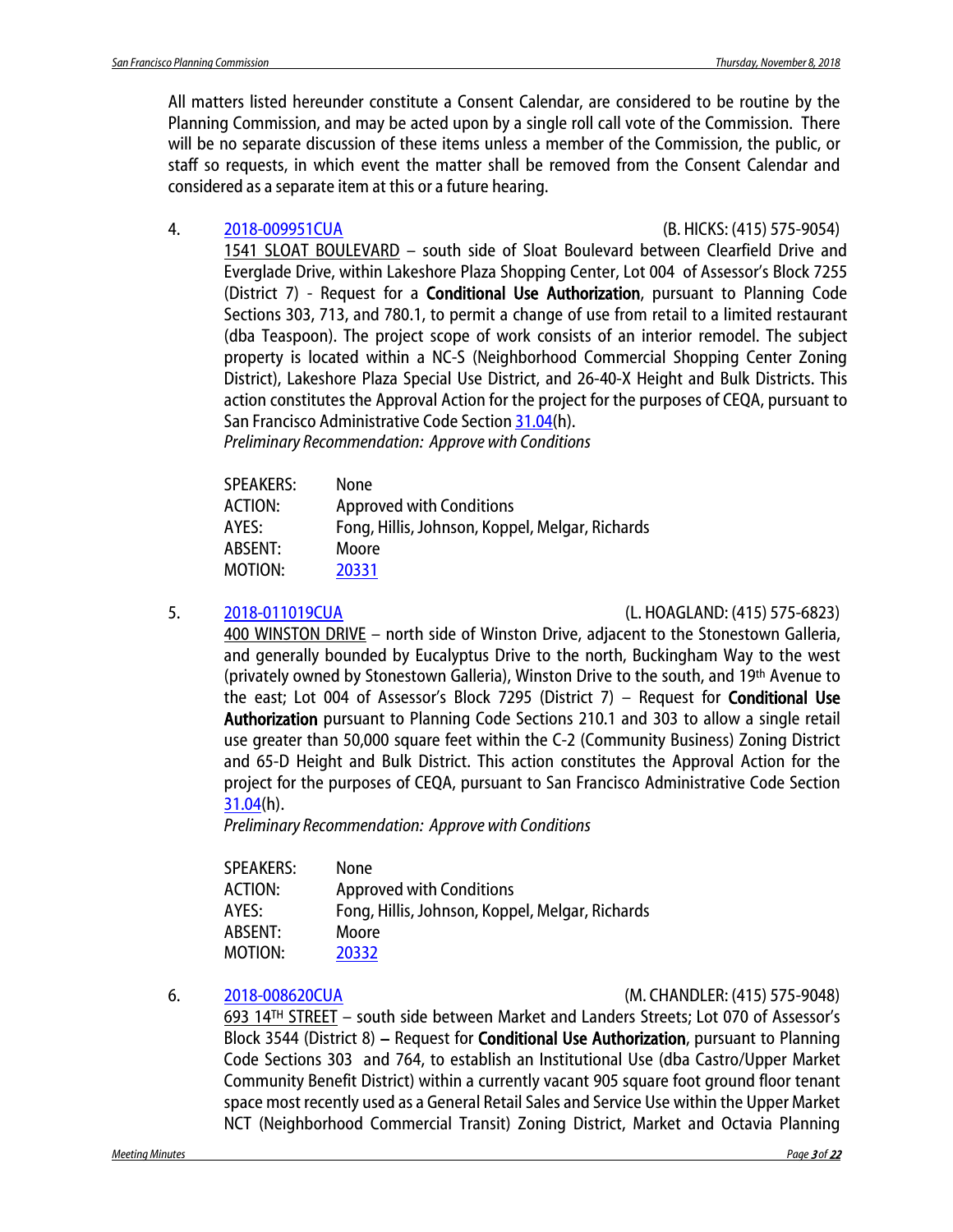Area, and split Height and Bulk district of 50/55-X & 40-X. This project was reviewed under the Community Business Priority Processing Program (CB3P). This action constitutes the Approval Action for the project for the purposes of CEQA, pursuant to San Francisco Administrative Code Section [31.04\(](http://library.amlegal.com/nxt/gateway.dll/California/administrative/chapter31californiaenvironmentalqualitya?f=templates$fn=default.htm$3.0$vid=amlegal:sanfrancisco_ca$anc=JD_31.04)h).

*Preliminary Recommendation: Approve with Conditions*

| SPEAKERS: | <b>None</b>                                     |
|-----------|-------------------------------------------------|
| ACTION:   | <b>Approved with Conditions</b>                 |
| AYES:     | Fong, Hillis, Johnson, Koppel, Melgar, Richards |
| ABSENT:   | Moore                                           |
| MOTION:   | 20333                                           |
|           |                                                 |

### 7. [2017-007215DRM](http://commissions.sfplanning.org/cpcpackets/2017-007215DRM.pdf) (E. TUFFY: (415) 575-9191)

506 VALLEJO STREET – North side of Vallejo between Kearny Street and Grant Avenue, Lot 006 in Assessor's Block 0132 (District 3) – Application for Mandatory Discretionary Review, pursuant to Planning Code Section 249.49, to permit the installation of a new garage within an existing three-dwelling-unit building. The subject property is located within a RM-2 (Residential – Mixed, Moderate Density), Telegraph Hill-North Beach Residential Special Use District, and 40-X Height and Bulk District.

*Preliminary Recommendation: Take Discretionary Reviewand Approve*

| SPEAKERS: | None                                            |
|-----------|-------------------------------------------------|
| ACTION:   | <b>Took DR and Approved</b>                     |
| AYES:     | Fong, Hillis, Johnson, Koppel, Melgar, Richards |
| ABSENT:   | Moore                                           |
| DRA:      | 0623                                            |

### C. COMMISSION MATTERS

- 8. Consideration of Adoption:
	- [Draft Minutes for October 18,](http://commissions.sfplanning.org/cpcpackets/20181018_cal_min.pdf) 2018
	- [Draft Minutes for October](http://commissions.sfplanning.org/cpcpackets/20181025_cal_min.pdf) 25, 2018

| None                                            |
|-------------------------------------------------|
| Adopted                                         |
| Fong, Hillis, Johnson, Koppel, Melgar, Richards |
| Moore                                           |
|                                                 |

9. Commission Comments/Questions

### Commissioner Richards:

I mentioned probably a year and a half ago that somebody from the SFMTA saying, a planner saying, they missed the whole transportation networking company's ride hailing, Uber and Lyft. They said, "Frankly, we were caught by surprise." A couple of Sundays ago in the San Francisco Chronicle, the headline caught my eye. They said driverless cars won't help this traffic, planner says. A noted urban planner, Peter Caltorphe, from Berkeley, actually saying if we think that self-driving cars are going to alleviate congestion, we need to think again. Because he has done simulations and the distinction that he has is a number of people that are going to be driving in each car, it's still going to be solo. When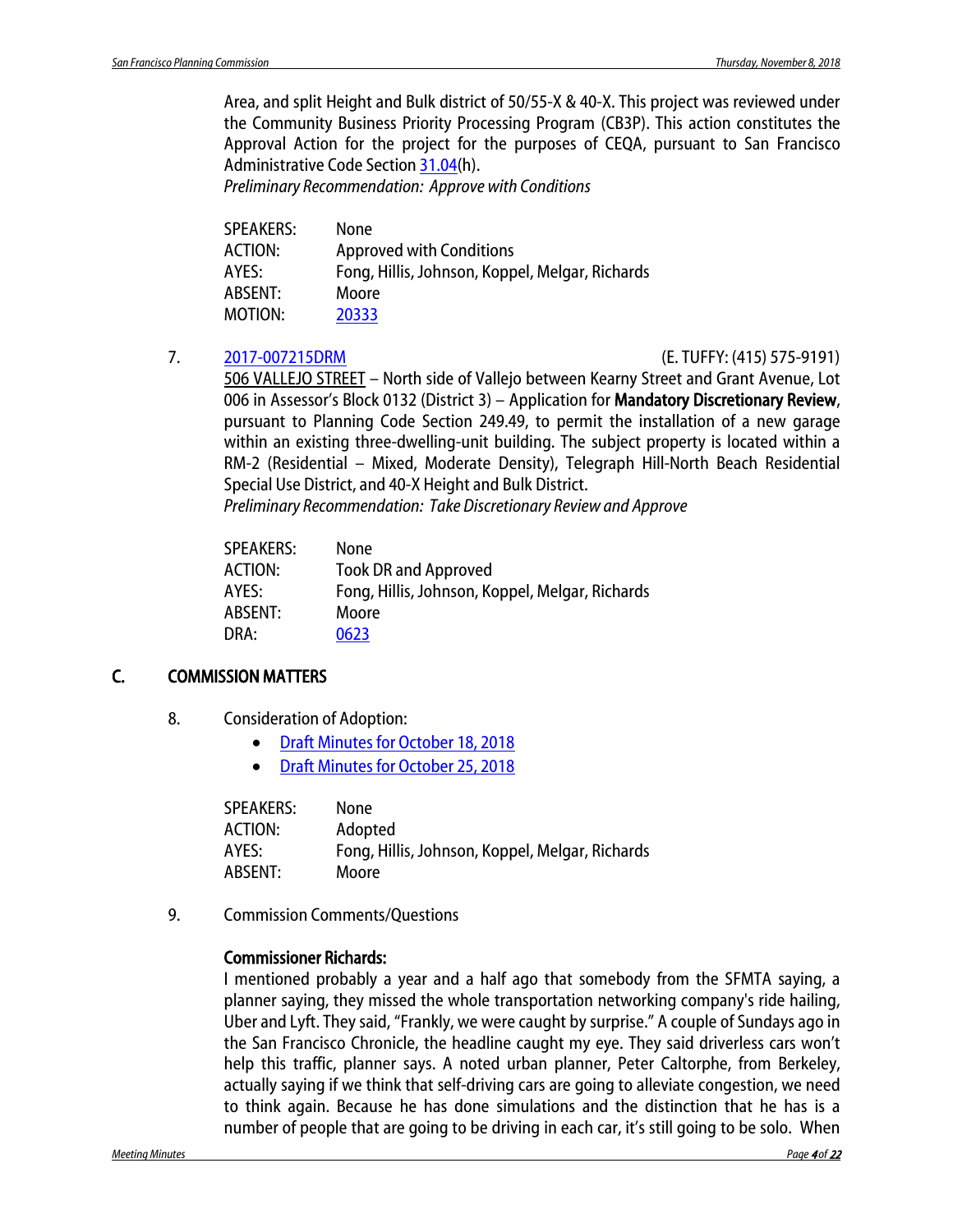people realize the convenience of a self-driving car, they're going to order it up. They're going to go to the dry cleaners, they're going to go and get their groceries, then they are going to go home. And he says that total vehicle miles travelled will probably increase and congestion will increase. So, I think that is one thing. I may send personally a letter to the SFMTA saying let's not miss this one too, but that was interesting. The other one was I met with Preservation Vice President, HPC Vice President Hyland. And I know we got a whole docket of things we need to talk about this year, housing, being the biggest priority. But we put together a draft, a list of items that we wanted to talk about when we have our joint HPC - Planning Commission hearing and I will send it to the secretary to circulate for a comment.

### D. DEPARTMENT MATTERS

10. Director's Announcements

#### Dan Sider:

Commissioners, good afternoon, Dan Sider from staff, filling in for director Rahaim, who is overseas at the moment. The only very brief item for your acknowledgement perhaps today, is to call out our Commission Secretary, Jonas Ionin, and wish him a very happy birthday.

#### Jonas P. Ionin, Commission Secretary:

Thank you. Thank you. Thank you. So now you know why I'll be leaving early today.

11. Review of Past Events at the Board of Supervisors, Board of Appeals and Historic Preservation Commission

### Aaron Star:

### Land Use Committee Last Week

• 180849 General Plan Amendment - Central Waterfront - Dogpatch Public Realm Plan. Sponsor: Cohen. Staff: Abad/Hrushowy. Recommended

At last week's land use hearing, the committee considered the Ordinance to amend the Central Waterfront Area Plan within the General Plan to incorporate the Dogpatch Public Realm Plan. Commissioners, this ordinance was originally sponsored by you, but Supervisor Cohen then took up sponsorship once it was introduced at the Board.

The Planning Commission heard item on August 23rd of this year and voted to approve the ordinance.

At the land use hearing there was no public comment and no significant comments or questions by the committee members. The Committee then voted to recommend this unanimously to the Full Board.

- 180892 Planning Code 1629 Market Street Special Use District. Sponsor: Kim. Staff: Sucre. Recommended
- 180891 Development Agreement Amendment Strada Brady, LLC Market and Colton Streets. Sponsor: Kim. Staff: Sucre. Recommended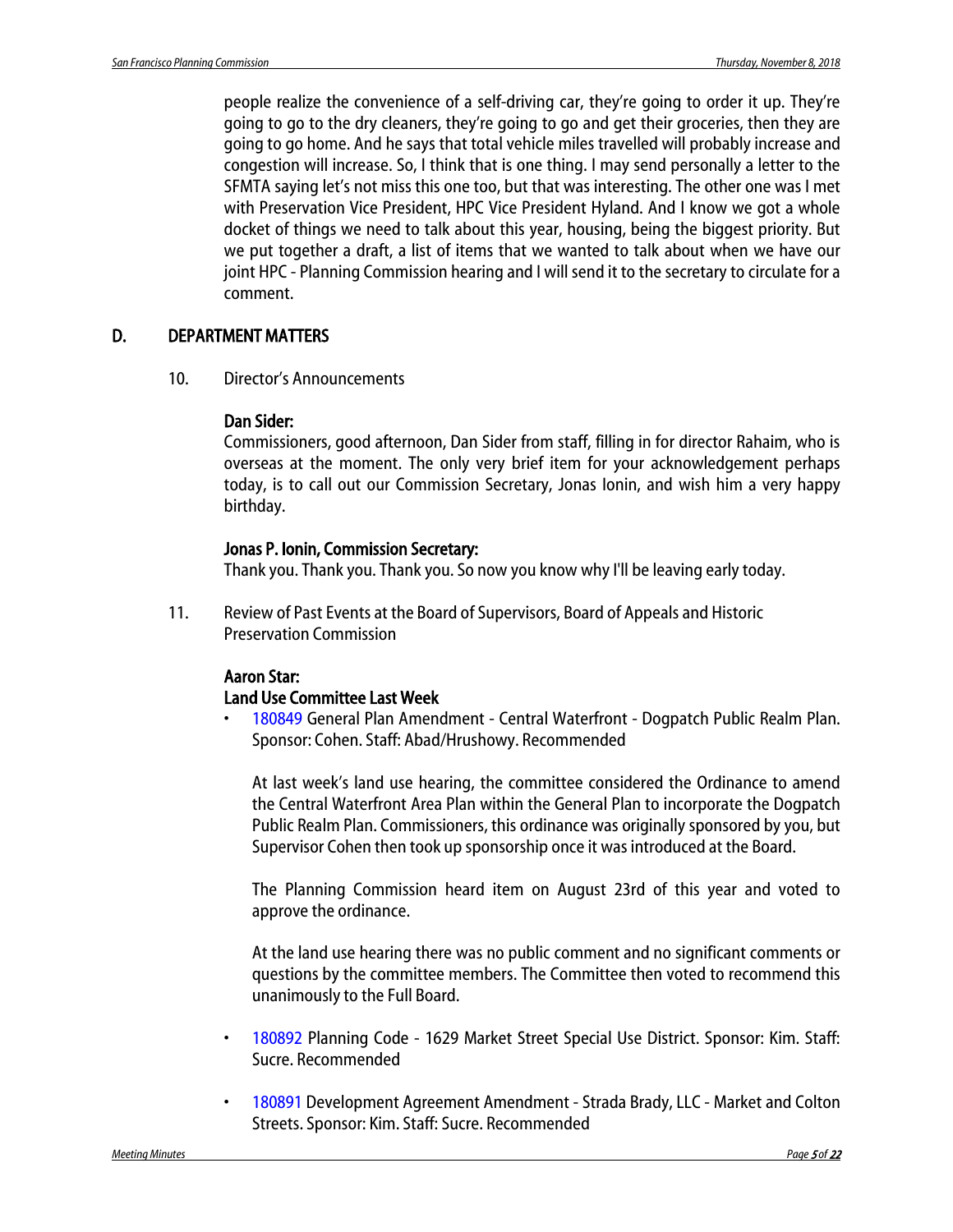Next on the agenda were the amendments to the 1629 Market Street SUD and the Development Agreement for 1629 Market Street. Commissioners, you heard these items on October 11 of this year and voted to approve both.

At the land use hearing there were two speakers in favor of the proposed amendments, and no significant questions or comments from the Committee members. The Committee voted to recommend these items to the Full Board.

• 180911 Planning Code - Inclusionary Housing Ordinance. Sponsor: Mayor. Staff: Grob. Recommended as Amended

The Committee then heard The Mayor's proposed ordinance that would extend the entitlement for grandfathered projects w/ lower inclusionary rates for 30 months. Commissioners you heard this item on 10/18 and approved it without modifications.

At the Commission hearing, public comment was mixed, but at this hearing, many members of the development community came to discuss potential impacts to projects, and challenges in the Development process. Those that spoke in opposition stated it went against the will of the voters who voted to increase the Inclusionary rate to 25%.

Committee member comments and questions were mainly specific to projects included on the list of affected projects. The Committee then voted to amend the ordinance to change the 30-month time frame to 18 months from the date of entitlement, and to exclude unentitled projects. The Committee then recommends the amended ordinance to the full board.

#### Land Use Committee This Week

• 151258 Planning Code - Affordable Housing Requirement and Fee in Divisadero Neighborhood Commercial Transit District. Sponsor: Brown. Staff: Bintliff.

At the land use hearing this week, the committee first heard Supervisor Brown's ordinance that would establish specific inclusionary housing requirements in the Divisadero Street NCT district. Commissioners you heard this item on June 30, 2016 and voted to approve with modifications. This item was continued from the October 22 Land Use hearing.

The ordinance was amended so that the inclusionary rates for Divisadero would be 23% for owner occupied units and 20% for rental housing. The Fillmore NCT was also take out of the proposed ordinance and will be subject to the city-wide inclusionary requirements.

The Land Use Committee voted unanimously to accept the amendments, and to continue the ordinance to the November 5 Land Use Committee meeting to allow time for the fee change to be properly noticed.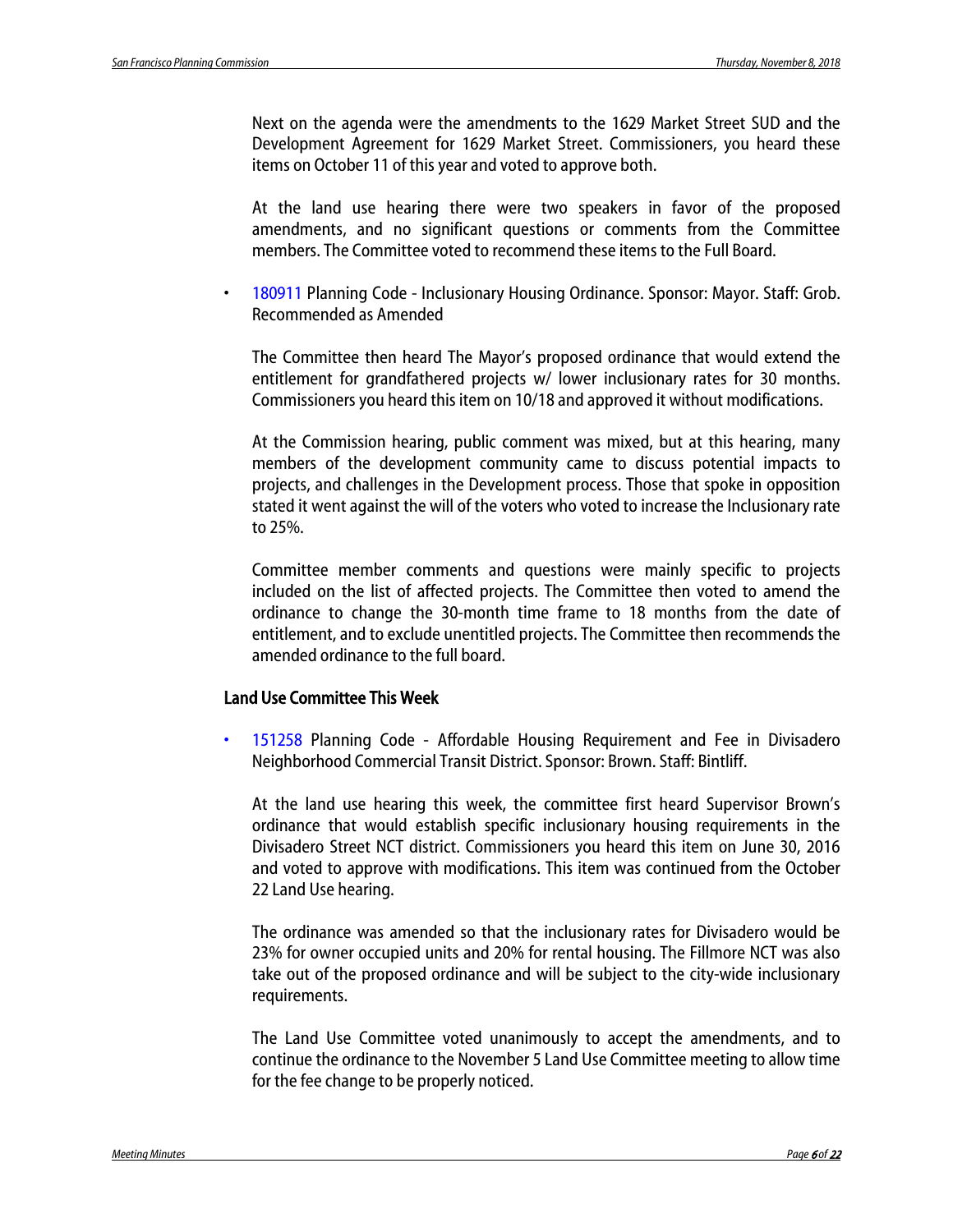• 180776 Planning Code, Zoning Map - 430-29th Avenue Special Use District. Sponsor: Fewer. Staff: Butkus.

The Committee then considered Supervisor Fewer's ordnance that would create the 430-29th Avenue SUD to allow social services in an RH-2 zoning district on property owned by a church. Commissioners, you heard this item on October 11 this year and recommended approval with modifications. The modification was to ensure that there would be no on-site services provide.

During the hearing Supervisor Kim gave Supervisor Fewer's opening remarks and proposed the ordinance be amended to include the Commission's recommendation. That amendment was added without objection. There was no public comment on this item and it was recommended to the Full Board with a positive recommendation.

180806 Planning Code - Temporary Pop-Up Retail, Flexible Retail, and Arts Activities Uses. Sponsors: Tang; Safai, Fewer, Brown and Cohen. Staff: Butkus.

Next, the Committee considered Supervisor Tang's Flexible Retail ordnance. Commissioners you heard this item on October 18 and voted to approve with modifications. Those modifications included items Supervisor Tang had presented to the Commission, which staff also recommended. After the Commission heard the item, Supervisor Tang reintroduced the ordinance to include the Commission's recommendation. Those recommendations were to:

- 1. Require that specific uses within the definition of Flexible Retail definition be principally permitted in the underlying zoning district in order to operate under the Flexible Retail Use;
- 2. Clarify that all other department's required approvals still apply;
- 3. Require that to establish and maintain a Flexible Retail Use, the site must operate at least two of the sub uses at any given time;
- 4. Amend Planning Code Section 205 to create a new "60-Day Pop-Up Temporary Use" permit;
- 5. Include Supervisor Districts 1, 5, 10 & 11 in the legislation;
- 6. Include NCT, NC-S and NC-3 Districts in the legislation;
- 7. Redefine the boundaries of the legislation to state geographical markers, rather than by using Supervisorial Districts; and
- 8. Amend all NCD's and NCT's in the participating Districts to Permit Arts Activities Uses.

The Supervisor also amended the ordinance to allow Flexible Retail uses 90-days to find replacement sub-uses before becoming non-compliant.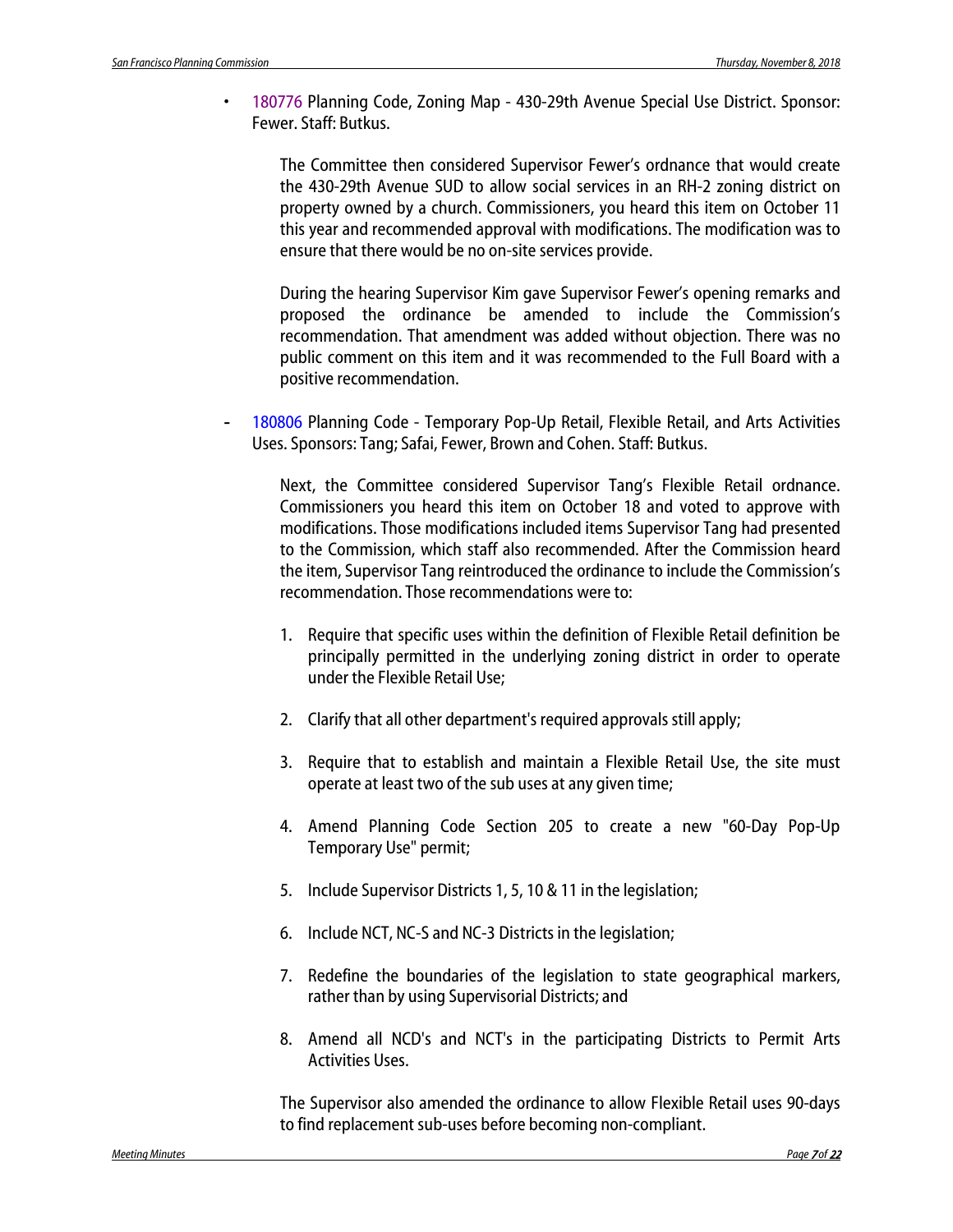There was no public comment on this item and the committee voted to forward the time to the Full Board with a positive recommendation.

• 181028 Planning Code - Modifying Better Streets Plan Requirements and Curb Cut Restrictions. Sponsor: Kim. Staff: Chasan.

Next the Committee considered Supervisor Kim's Better Streets Ordinance. Commissioners, you may recall that this item was duplicated on October 22, and the duplicated file was amended to remove minimum parking requirements citywide, as recommended by the Planning Commission at its October 18 hearing.

During the hearing, Supervisor Kim gave a comprehensive overview of how the proposed amendment fits with existing city goals and policy, how most zoning districts no longer have minimum parking controls, and how we already have removed minimum parking requirements city wide by allowing bike parking to replace any car parking space.

Planner Paul Chasan largely reiterated the same comments and affirmed that parking maximums would remain the same. Further the city is most often pushing to reduce parking proposed by developers and hasn't in recent memory every ask developers to increase parking.

About a dozen people spoke during public comment, all in favor. Speakers included representatives from the SFMTA, the CTA, SPUR, Livable City, Walk SF, SF Bicycle Coalition, HAC, and members from SF YIMBY Action. All expressing full support for this amendment and the direction it would take the city in meeting its environmental and public safety goals.

Supervisor Safai was skeptical of the proposed change citing the need families have to use their cars on a daily basis, and the lack of transit options in his district as justification for opposing the proposed amendment. In response staff and Supervisor Kim reiterate that this did not lower parking maximums or prevent any developer or homeowner from having parking.

Supervisor Tang was concerned about the lack of outreach on this proposed change and said she would feel more comfortable with the amendment if more outreach was done. In the end the Committee voted to continue the item to the November 26 land use hearing. They also requested that in the interim Planning Staff and Supervisor Kim's office outreach to groups in their community. Staff is currently in the process of setting up those meeting with Supervisor Kim's office.

- 180490 General Plan Amendments Central South of Market Area Plan. Sponsor: Planning Commission. Staff: Chen. Item 7
- 180185 Planning Code, Zoning Map Central South of Market Special Use District. Sponsors: Mayor; Kim. Staff: Chen. Item 8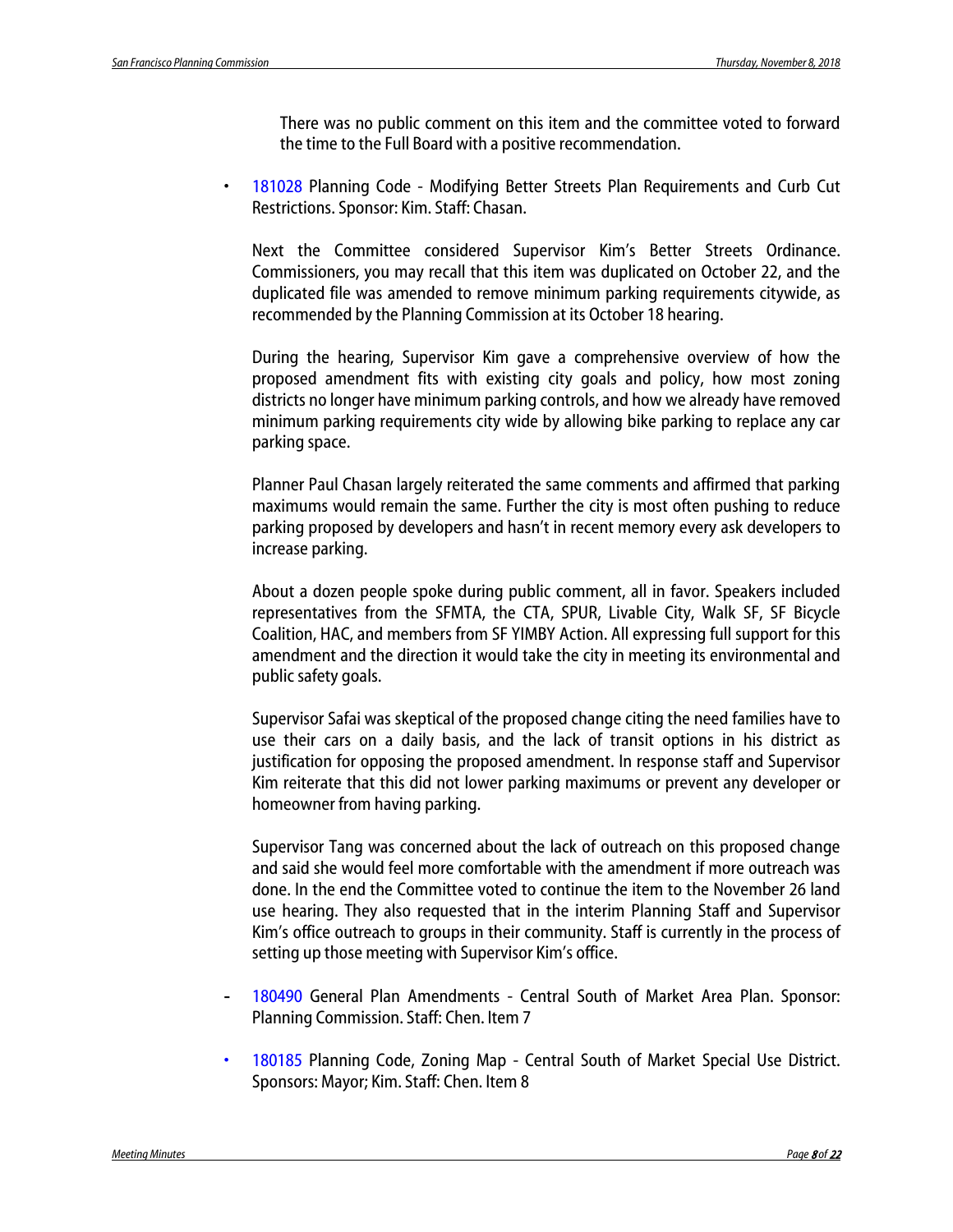- 180453 Business and Tax Regulations, Planning Codes Central South of Market Housing Sustainability District. Sponsors: Mayor; Kim. Staff: Chen. Item 9
- 180184 Administrative, Planning Codes Central South of Market Area Plan. Sponsors: Mayor; Kim. Staff: Chen. Item 10
- 180612 Administrative Code San Francisco Special Tax Financing Law Central SoMa. Sponsors: Mayor; Kim. Staff: Chen.

Finally, the Committee heard again the Central SoMa suite of amendments. Supervisor Kim introduced the following key amendments at last week and this week's land use hearing:

- 1. Rezoning a 150' by 200' portion of the Flower Mart site from CMUO to MUR to encourage housing production at the project.
- 2. Eliminating the incentive for POPOS to provide playgrounds, community gardens, sport courts, and dog runs.
- 3. Prohibiting SRO and group housing uses in the Plan Area, except for certain uses, including 100% affordable projects, student and senior housing, and residential care facilities.
- 4. Requiring that Key Sites that include office or hotel uses provide a child care facility on site, subject to review by the Planning Commission; and
- 5. Restoring the funding for the US Mint from \$15 million to \$20 million dollars

There were 14 commenters during public comment, their remarks including:

- Feedback from several Flower Mart vendors and the project sponsors that residential uses on the site would not be compatible with market operations. They also said they plan to acquire and dedicate land elsewhere for affordable housing if the Flower Mart site is allowed to remain commercial; and
- A call to reject the prohibition on SRO/group housing uses, given the potential for affordable modular housing and other emerging housing types

Supervisor Tang asked OEWD to describe the capital planning process for the Old Mint and why the \$20 million in funding from Central SoMa is important. Supervisor Safai expressed that that the Flower Mart site should remain CMUO, and any future affordable housing contribution from the project could be decided during the Development Agreement process

The Committee did finally vote to forward the Plan out of Committee and to the Full Board for a hearing on November 13th, with the amendments.

### Full Board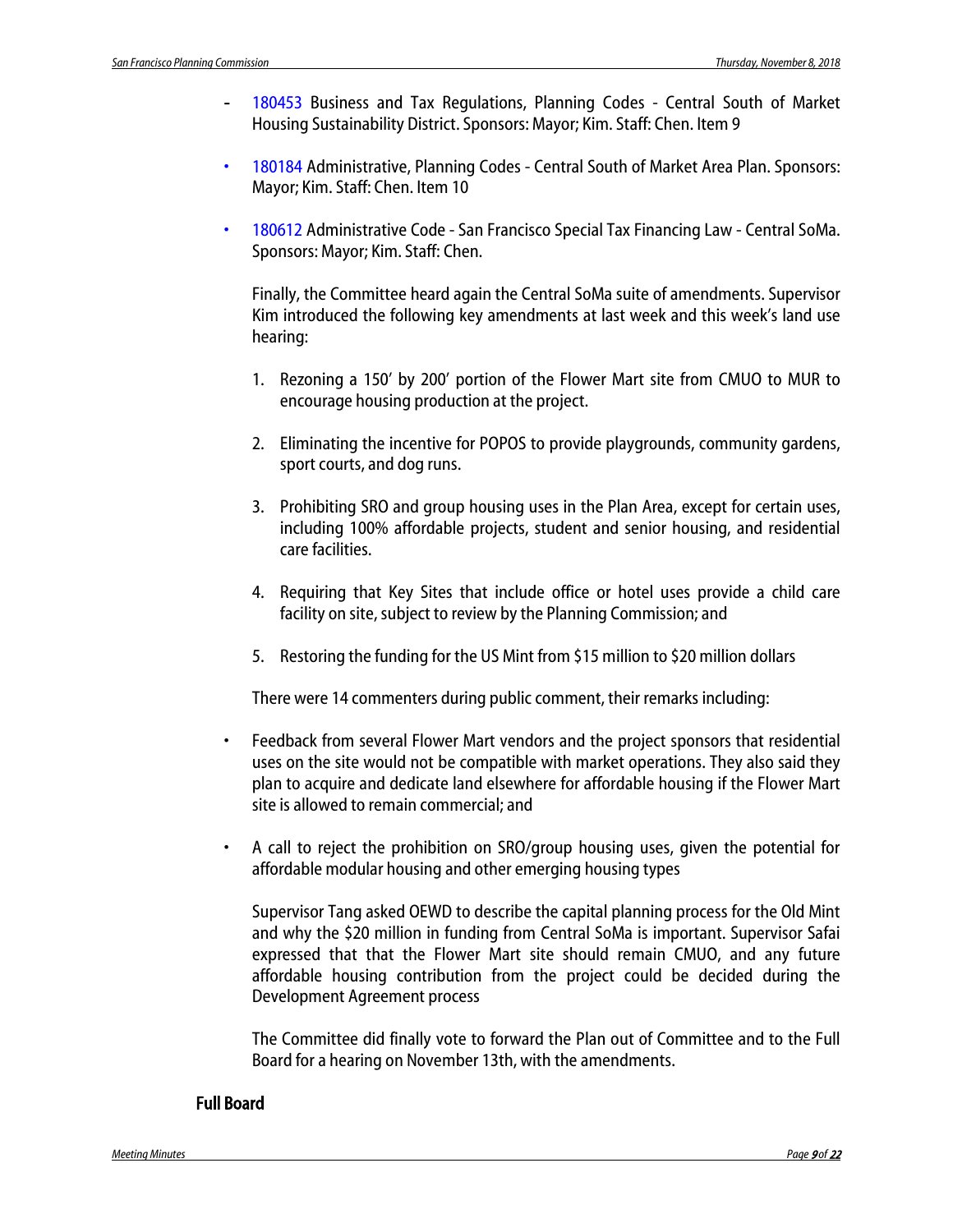- 180803 Planning Code Mission Alcoholic Beverage Special Use District and Mission Street Neighborhood Commercial Transit District. Sponsor: Ronen. Staff: D. Sanchez. Passed First Read
- 180910 Planning Code Affordable Housing Projects on Undeveloped Lots in Service/Arts/Light Industrial Districts. Sponsor: Kim. Staff: Butkus. Amended to allow the removal of general advertising signs, and Passed First Read
- 180914 Planning Code Modifying Better Streets Plan Requirements and Curb Cut Restrictions. Sponsor: Kim. Staff: Chasan. Passed First Read
- 180849 General Plan Amendment Central Waterfront Dogpatch Public Realm Plan. Sponsor: Cohen. Staff: Abad/Hrushowy. Passed First Read
- 180836 Hearing Appeal of Determination of Exemption From Environmental Review Washington Square Water Conservation Project. Staff: Special Order 3:00 PM, Items 27- 30 Continued to November 13, 2018.
- 180956 Hearing Appeal of Determination of Community Plan Evaluation 2750-19th Street. Staff: Horner. Appeal Denied

And finally the Board heard the appeal for 2750 19th Street. This project includes the demolition of three existing industrial buildings and the construction of a six-story, mixed-use building with approximately 10,000 square feet of ground-floor PDR, and 60 residential units. This commission heard this item on August 23, 2018 and approved it as a Large Project Authorization.

The Appellant appealed the Community Plan Evaluation (CPE) citing that:

- 1. The Eastern Neighborhoods EIR analysis is out-of-date, so cannot be relied upon for a CPE;
- 2. The CPE does not consider the gentrification and displacement effects of the proposed project; and
- 3. The Eastern Neighborhoods EIR is not valid because the Plan's Public Benefits Plan is not fully funded.

All the issues raised have been presented in previous CEQA appeals, including those of 2675 Folsom Street, 1296 Shotwell, 901 16th Street and 2918 Mission Street.

Public comment reiterated the above points of the CEQA appeal. Commenters also referred to the merits of the project, including the need for more affordable housing in the Mission. The proposed project includes replacement of demolished PDR and an agreement for the current PDR tenant to return to the project's PDR space, once completed. Some public comment expressed concern that the PDR space could become non-PDR space without Department approval; other public comment expressed a desire for a stronger guarantee of a local PDR tenant if the current tenant chose not to return.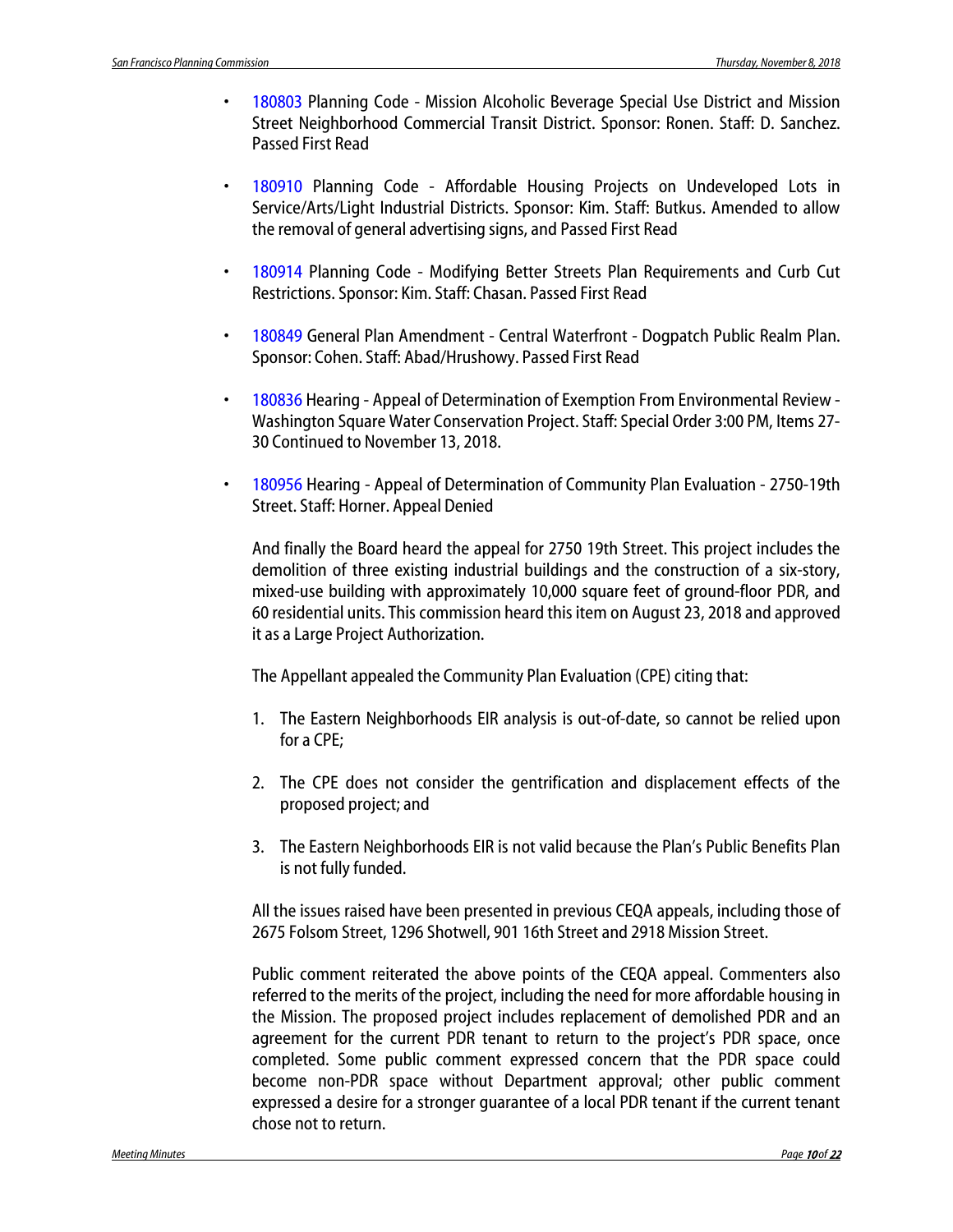Supervisor Ronen and President Cohen asked questions and provided comments. Both discussed transportation issues, including the growth of TNCs. Department staff provided a brief reply on its ongoing efforts to update its Transportation Analysis Guidelines.

In the end, the appeal was denied and CPE affirmed by a unanimous vote.

#### Commissioner Richards:

Just one question Mr. Starr. I know that you mentioned 901 16th Street and the appeal on all these different projects based on the community plan EIR. If you could maybe for next week, see where the appeal of the 901 16<sup>th</sup> Street is in the courts. They actually appealed the EIR. The eastern neighborhood's EIR and they still winding its way through the courts. If you could get a status, I would really appreciate it.

#### Aaron Starr:

Sure, I'll ask Environmental Planning for that.

#### Commissioner Richards:

Thank you.

#### Jonas P. Ionin, Commission Secretary:

I will remind members of the public that you can't block the doors and stand in front of the doors. There is a button that automatically opens the door up against that wall. So, if you are leaning up against it, it might be opening and closing the door. I am not going to arrange for an overflow room yet because I think there are a number of speakers here under general public comment that may end up vacating some seats.

Commissioners, the Board of Appeals met last night and considered the Large Project Authorization for 2750 19th Street. The Commission held multiple hearings on this item before approving it last summer. The Board upheld the approval; however, added a condition of approval requiring ground floor PDR in perpetuity. While the Commission's approval included the PDR use as part of the project, this condition will require to remain and prohibit a change to a non-PDR use.

#### Tim Frye, Preservation Officer:

Good afternoon Commissioners, Tim Frye, Department Staff. I am here to share with you a few items from yesterday's Historic Preservation Commission hearing. Also, I would like to update you on the six pending Mills Act applications. Those items were heard at the Government Audit and Oversight Committee yesterday and were given a favorable recommendation and will be forwarded to the Full Board for a vote next week. One Certificate of Appropriateness that I think would be of relevance to you, because this Commission will consider a Conditional Use Authorization forward in the near future. That is 3620 Buchanan Street. The location of the SF Gas and Light Company building and Merryvale Antiques. The property is Landmark No. 58. It was designated in 1973 and as such has a very lean case report and local designation ordinance. To that effect, there is a garden structure on the site that appears to be noncontributing. However, the designating ordinance is silent. There is a proposal right now to build eight residential units on the side of that garden structure. The staff determined that the garden structure was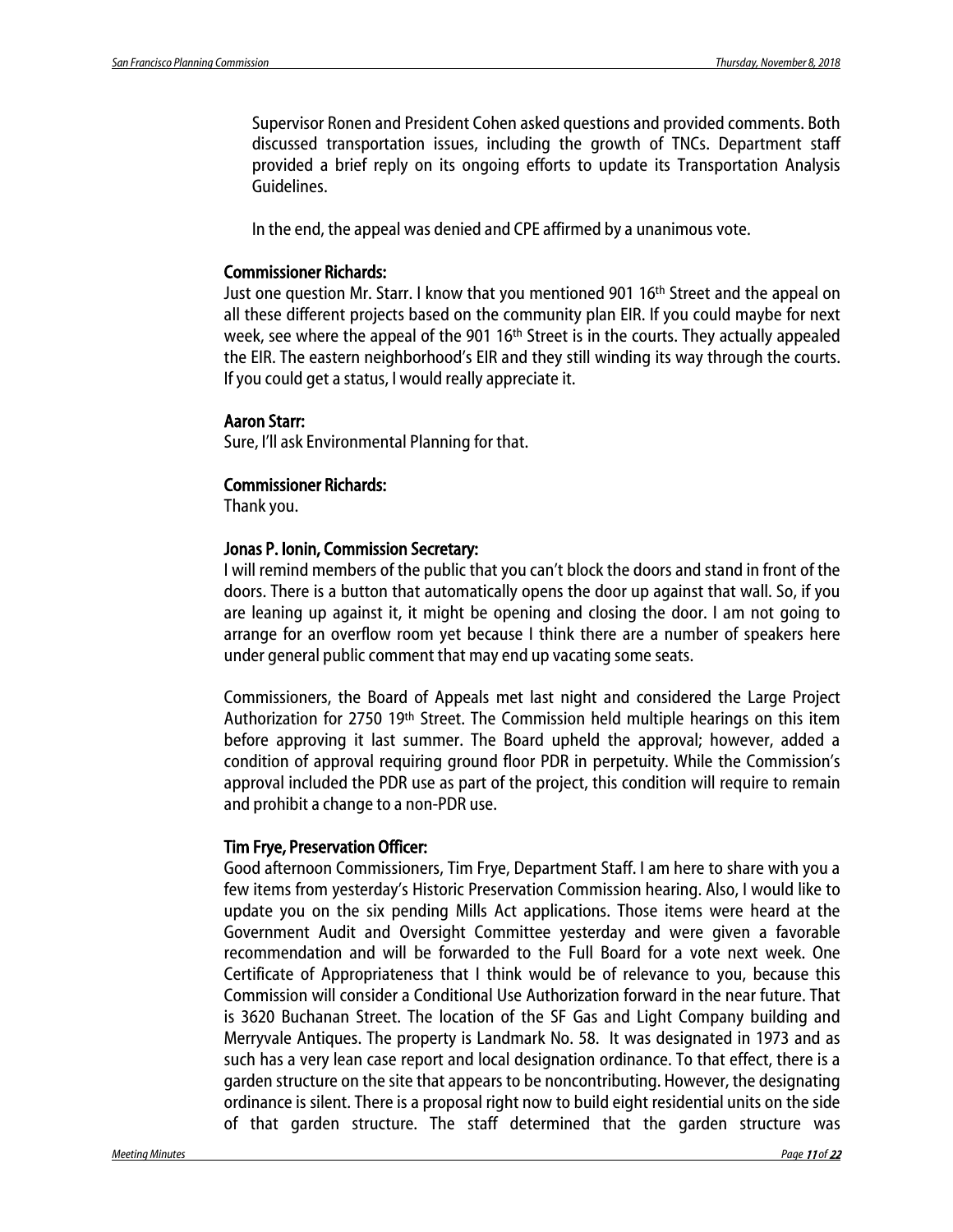noncontributing to the site. However, some Commissioners still have concerns over the design of this project. And a motion to continue failed at the hearing +4 to -3, to refer it back to the Architectural Review Committee of the Commission. There was then a motion to approve the project as proposed with department recommendations. The reason for the motion to approve, the Commissioners cited that the project sponsor had complied with all the recommendations from the previous Architectural Review Committee hearing of the HPC and felt that the project should move forward as proposed. That motion passed +4 to -3 as well and again, as there was a good deal of public comment, also stating concern over the overall massing and location of the new structure, these items will likely come up at your hearing as well. In addition to that item, there were two Landmark Designations that are moving forward to the full board. The first one, if I can get the overhead, is 2 Henry Adams Street. As you are probably aware from the news, this item had been tabled for some time at the Full Board, or this nomination. Supervisor Cohen reintroduced the item so the property owner may take advantage of more flexible zoning uses at the site which are afforded by the Planning Code for landmark properties. The Commission voted unanimously to forward that recommendation to the Board of Supervisors for approval. The second designation is for 22 Beaver Street. This is a property from the 1870's and has been designated with the help of Commissioner Richards for the Benedict-Gieling house. This property is a unique property in the neighborhood and in San Francisco due to its rarity and its age. And again, the Commission felt it warranted local designation for Article 10. And we believe both of these items will be heard within the next few weeks at the full Board of Supervisors. And that concludes my comments, unless you have any questions.

#### E. GENERAL PUBLIC COMMENT

SPEAKERS: Anastasia Yovanopoulos – 1979 Mission Chirag Bhakta – 1979 Mission Hans Art – 1979 Mission Jeff Waltz – 1979 Mission Gwen Kaplan – 1979 Mission Sherman King – 1979 Mission Angelica Santiago – 1979 Mission Bobby Garcia – 1979 Mission Isaiah – 1979 Mission Hazel Lee – 1979 Mission Theresa Wong – 1979 Mission Joseph Silva – 1979 Mission Aly Cunningham – 1979 Mission Donnisha Tucker – 1979 Mission Speaker – 1979 Mission Xochitl Gonzalez – 1979 Mission Selena Salgado – 1979 Mission Armando Salgado – 1979 Mission Morris Pineda – 1979 Mission Susan Cieutat – 1979 Mission Greg Mack – 1979 Mission Eranae – 1979 Mission Chiffona Patterson – 1979 Mission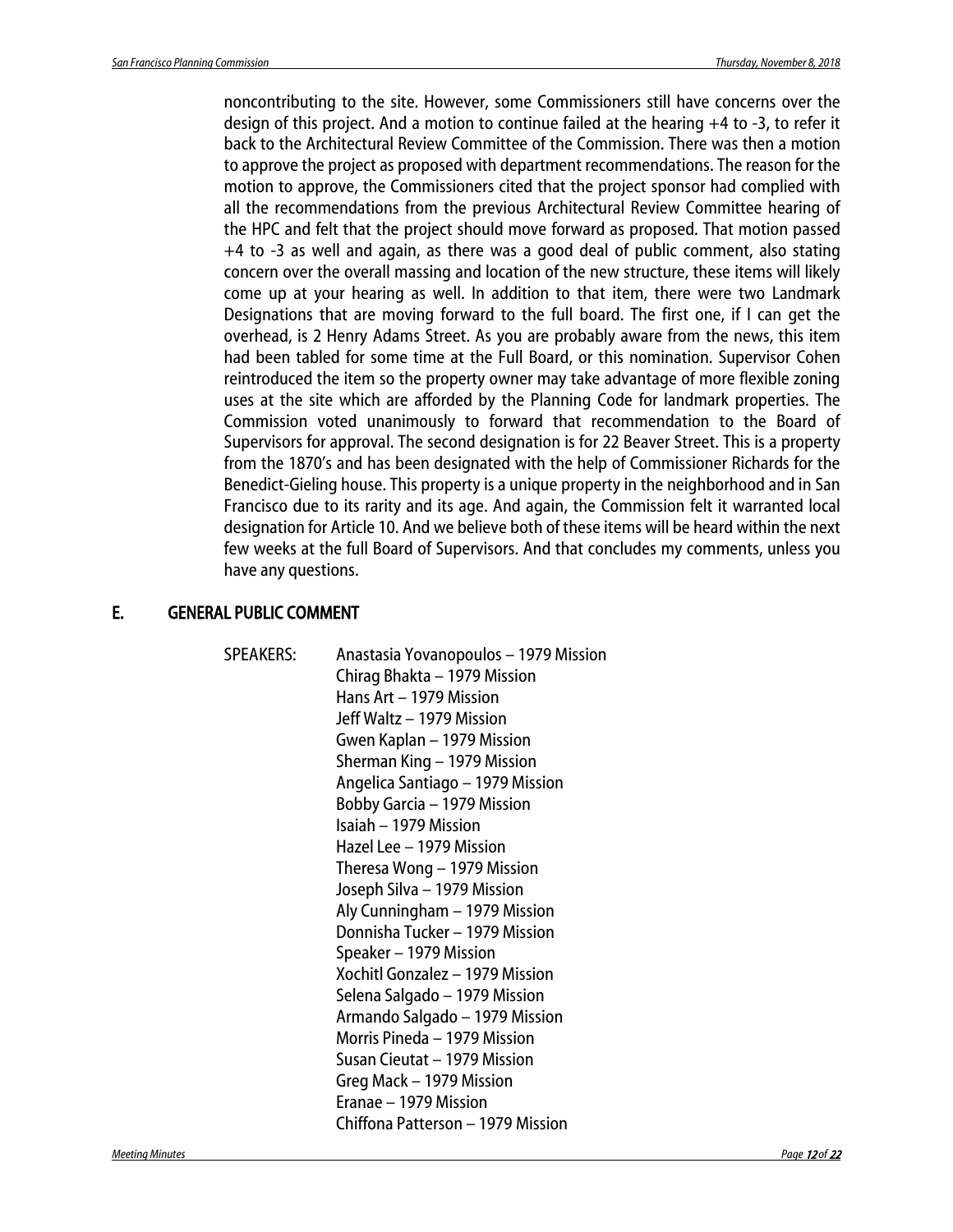Speaker – 1979 Mission Steve Landers – 1979 Mission Kimberly Brown – 1979 Mission Francisco Contreras – 1979 Mission Rafael Picazo – 1979 Mission Speaker – 1979 Mission Mitchell Salazar – 1979 Mission Willie – 1979 Mission Doug McNeil – 1979 Mission Art Herzala – 1979 Mission Roxanne Romero – 1979 Mission Adel Alghazali – 1979 Mission Rick Hall – Data driven process tool Peter Holmes – 1979 Mission Dairo Romero – 1979 Mission Tim Colen – 1979 Mission Marilyn Duran – 1979 Mission Bruce Bowen – Election results Ozzie Rohm – Election results Georgia Schuttish – Residential design guidelines, demo calculation

### F. REGULAR CALENDAR

The Commission Hearing Procedures provide for presentations by staff; followed by the project sponsor team; followed by public comment for and against the proposal. Please be advised that the project sponsor team includes: the sponsor(s) or their designee, lawyers, architects, engineers, expediters, and/or other advisors.

12. [2018-013893PCAMAP](http://commissions.sfplanning.org/cpcpackets/2018-013893PCAMAP.pdf) (E. JARDINES: (415) 575-9144) 1550 EVANS AVENUE – Planning Code and Zoning Map Amendments introduced by Supervisor Cohen to establish the 1550 Evans Avenue Special Use District; and affirming the Planning Department's determination under the California Environmental Quality Act; and making findings of consistency with the General Plan and the eight priority policies of Planning Code, Section 101.1, and findings of public necessity, convenience, and welfare under Planning Code, Section 302. *Preliminary Recommendation: Approve with Modifications*

| <b>SPEAKERS:</b> | $=$ Esmerelda Jardines $-$ Staff report<br>+ Sophia Kittler, Aide to Sup. Cohen -<br>+ David Gregg - Project presentation<br>+ Gretta - Design presentation<br>+ Steve Good – Open space without housing component<br>+Lottie Titus - No housing on this site<br>+ Dorothy Kelley - No housing on this site<br>+ Jesse Campos - No housing<br>+ Karen Chung - No housing |
|------------------|--------------------------------------------------------------------------------------------------------------------------------------------------------------------------------------------------------------------------------------------------------------------------------------------------------------------------------------------------------------------------|
| ACTION:          | <b>Approved with Modifications</b>                                                                                                                                                                                                                                                                                                                                       |
| AYES:            | Fong, Hillis, Johnson, Koppel, Melgar                                                                                                                                                                                                                                                                                                                                    |
| NAYS:            | <b>Richards</b>                                                                                                                                                                                                                                                                                                                                                          |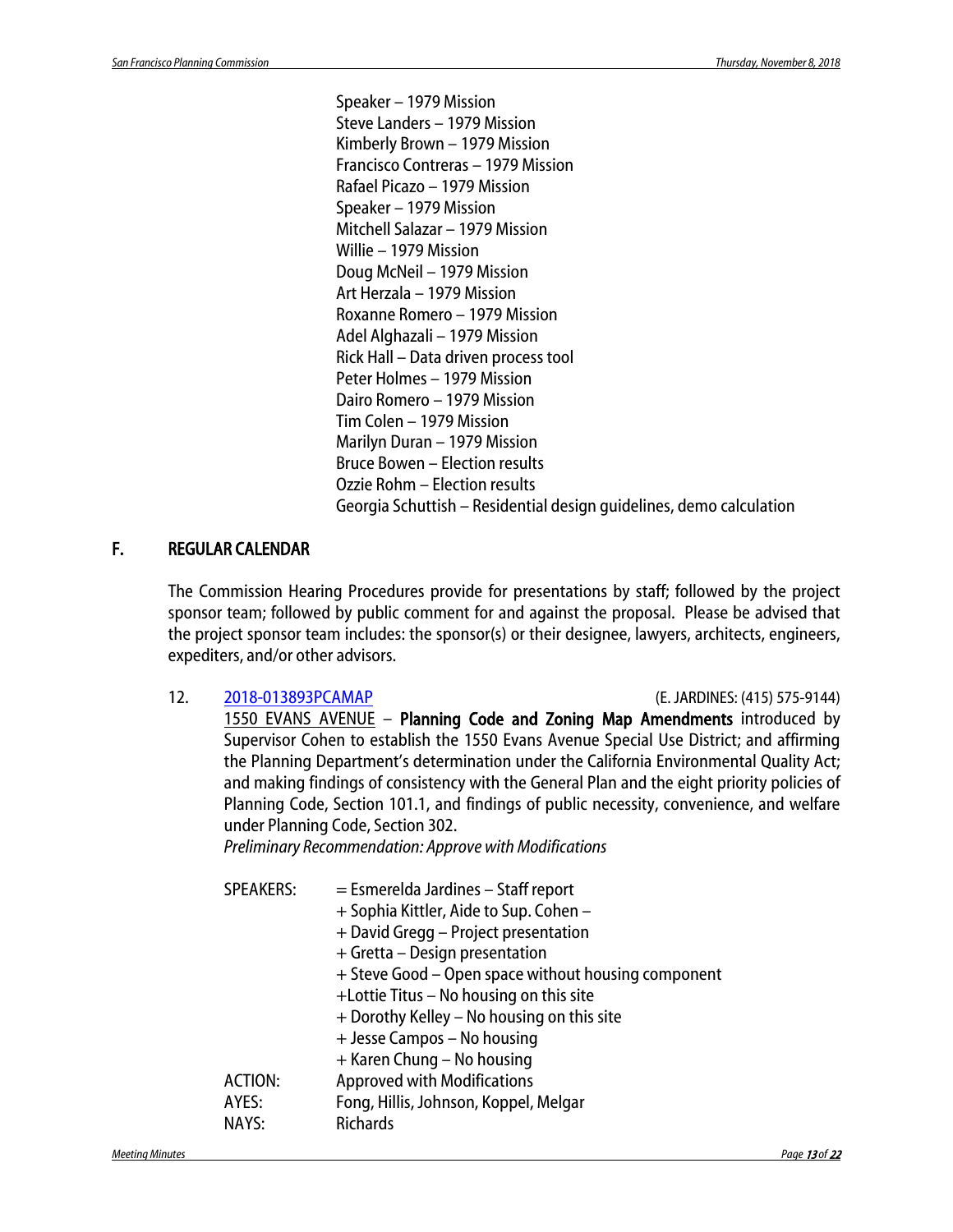| ABSENT:     | Moore |
|-------------|-------|
| RESOLUTION: | 20334 |

#### 13. [2017-011878ENV](https://sf-planning.org/environmental-impact-reports-negative-declarations) (R. SCHUETT: (415) 575-9030)

POTRERO POWER STATION – Draft Environmental Impact Report – The 29-acre site is located along San Francisco's central Bayshore waterfront and includes the site of the former Potrero Power Station. The proposed project would rezone the site, establish land use controls, develop design standards, and provide for a multi-phased, mixed-use development, including residential, commercial, parking, community facilities and open space land uses. The proposed project would include amendments to the General Plan and Planning Code, creating a new Potrero Power Station Special Use District. The proposed rezoning would modify the existing height limits of 40 and 65 feet to various heights ranging from 65 to 300 feet. Overall, the proposed project would construct up to approximately 5.3 million gross square feet of mixed uses and approximately 6.2 acres of open space. The project would include demolition of up to 20 existing structures, including up to five historic structures that are contributors to the historic Third Street Industrial District.

*Preliminary Recommendation: Review and Comment*

| <b>SPEAKERS:</b> | $=$ Rachel Schuett – Staff presentation                   |
|------------------|-----------------------------------------------------------|
|                  | $=$ Enrique Landa $-$ Project presentation                |
|                  | = Karen Alschuler - Project presentation                  |
|                  | = John Lau - Project presenation                          |
|                  | - Ron Miguel - Public open space and shadow               |
|                  | - Katherine Petrin (SF Heritage) - Historic preservation  |
|                  | + Zach Brown - Housing and density                        |
|                  | + JR Eppler - Context of project                          |
|                  | - Peter Linenthal - Historic preservation                 |
|                  | + Vanessa Aquino – Support                                |
|                  | + Emily Pearl - Proposed program, adaptive reuse          |
|                  | = Katherine Doumani – Livability, quality of life         |
|                  | + Scott Klein - Amenities to neighborhood                 |
|                  | + Tim Colen - Repurposed land                             |
|                  | + Ray Hernandez - Housing                                 |
|                  | - Richard Hudson - Public view                            |
|                  | + John Larner – Revitalization of neighborhood            |
|                  | - Phillip Anisovich - Design, destroys historic resources |
|                  | - Rick Hall - Analysis                                    |
|                  | + Guy Carson - Preservation, reuse                        |
|                  | + Jim Worshel - Preservation Alternative C                |
|                  | - Shawn Engels - Lack of public community benefits        |
|                  | - Allison Heath - Poor design, few community benefits     |
|                  | + Laura Clark - Cost and benefits                         |
|                  | - Janet Carpinelli - Alternatives                         |
|                  | + Bruce Huie – Neighborhood amenities, conservation       |
| <b>ACTION:</b>   | <b>Reviewed and Commented</b>                             |
| AYES:            | Fong, Hillis, Johnson, Koppel, Melgar, Richards           |
| ABSENT:          | Moore                                                     |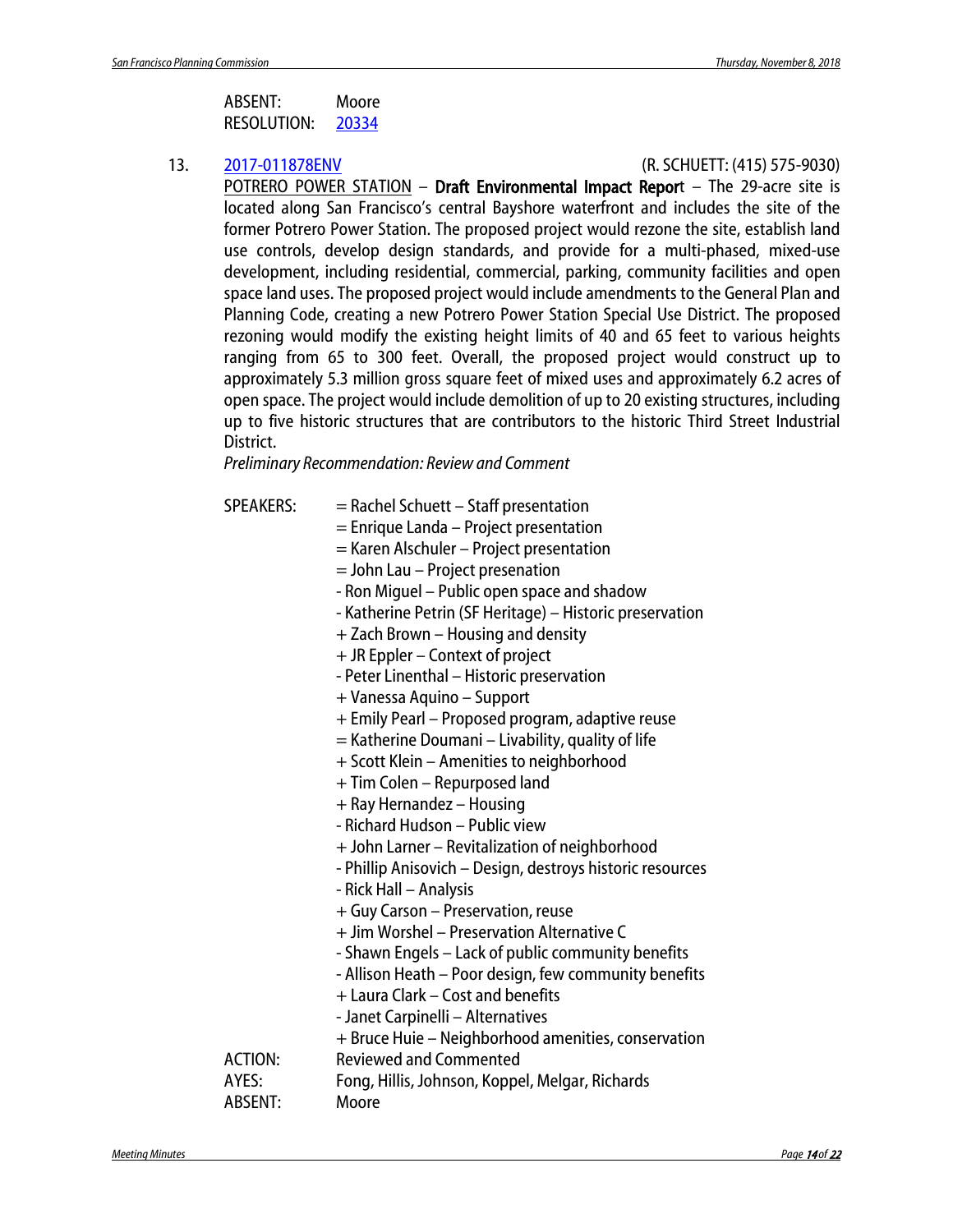#### 14a. [2016-000378CUA](http://commissions.sfplanning.org/cpcpackets/2016-000378CUAVAR.pdf) (N. FOSTER: (415) 575-9167)

1600 JACKSON STREET – north side of Jackson Street, between Polk Street and Van Ness Avenues, Lots 002 and 003 in Assessor's Block 0595 (District 3) – Request for Conditional Use Authorization to establish a new general grocery store (a Retail Sales and Services Use) operating as a Formula Retail Use (d.b.a. "365 by Whole Foods") on the first and second floors and add eight (8) Dwelling Units on the second floor of the subject property, pursuant to Planning Code Sections 303, 303.1, 703(d), 703.4, and 723. The Dwelling Units would be comprised of four (4) two-bedroom units, three (3) one-bedroom units, and one (1) studio unit, resulting in 50 percent of the total number of Dwelling Units of at least two-bedrooms. The Project would involve both interior and exterior tenant improvements to the existing two-story-over-garage building, with no expansion of the gross square footage contained within the existing structure. The existing structure contains 43,898 gross square feet, and the general grocery store would occupy the entirety of the first floor, or approximately 22,000 gross square feet, and approximately one-half of the second floor, or approximately 11,000 gross square feet. The first floor would function as the primary sales floor for the general grocery store, with an area dedicated for prepared foods for onor off-site consumption, and the second floor would contain additional retail floor area, and accessory office space. With respect to alcohol sales, 365 by Whole Foods proposes to hold a Type 20 alcohol license (beer and wine only). The exterior tenant improvements include a horizontal extension of the existing parapet, new paint, and new store signage. The proposed project would utilize the existing below-grade parking garage with 70 vehicular parking spaces (one to be reserved for car-sharing) and off-street loading dock fronting Jackson Street, while adding Class 1 and Class 2 bicycle parking spaces where none existed before. This action constitutes the Approval Action for the project for the purposes of CEQA, pursuant to San Francisco Administrative Code Section [31.04\(](http://library.amlegal.com/nxt/gateway.dll/California/administrative/chapter31californiaenvironmentalqualitya?f=templates$fn=default.htm$3.0$vid=amlegal:sanfrancisco_ca$anc=JD_31.04)h).

*Preliminary Recommendation: Approve with Conditions*

(Continued from Regular hearing on October 4, 2018)

NOTE: On April 26, 2018, after hearing and closing public comment, continued to July 26, 2018, by a vote of +4 -2 (Moore and Richards against; Melgar absent).

On July 26, 2018, without hearing, continued to September 27, 2018 by a vote of  $+6$  -0 (Hillis absent).

On September 27, 2018, without hearing, continued to October 4, 2018 by a vote of  $+7$  -0. On October 4, 2018, after hearing and closing public comment, continued to November 8, 2018, with direction from the Commission by a vote of +4 -1 (Moore against; Fong and Melgar absent).

SPEAKERS: = Nick Foster – Staff presentation

 $=$  Jim Reuben – Project presentation

- Chris Kavinski 8 housing units not a benefit
- Duncan Ley 8 housing units not a benefit
- Jim Worshell 8 housing units not a benefit
- Frank Canata Housing crisis
- George Wooding Opposed
- Anastasia Yovanopoulos Need more housing
- Stephanie Peek Housing
- Joshua Devore Use size limits
- Michael Priollo Business preservation
- Tim McLaughlin Small business impacts
- + Barbara Bahagan Need grocery store in Russian Hill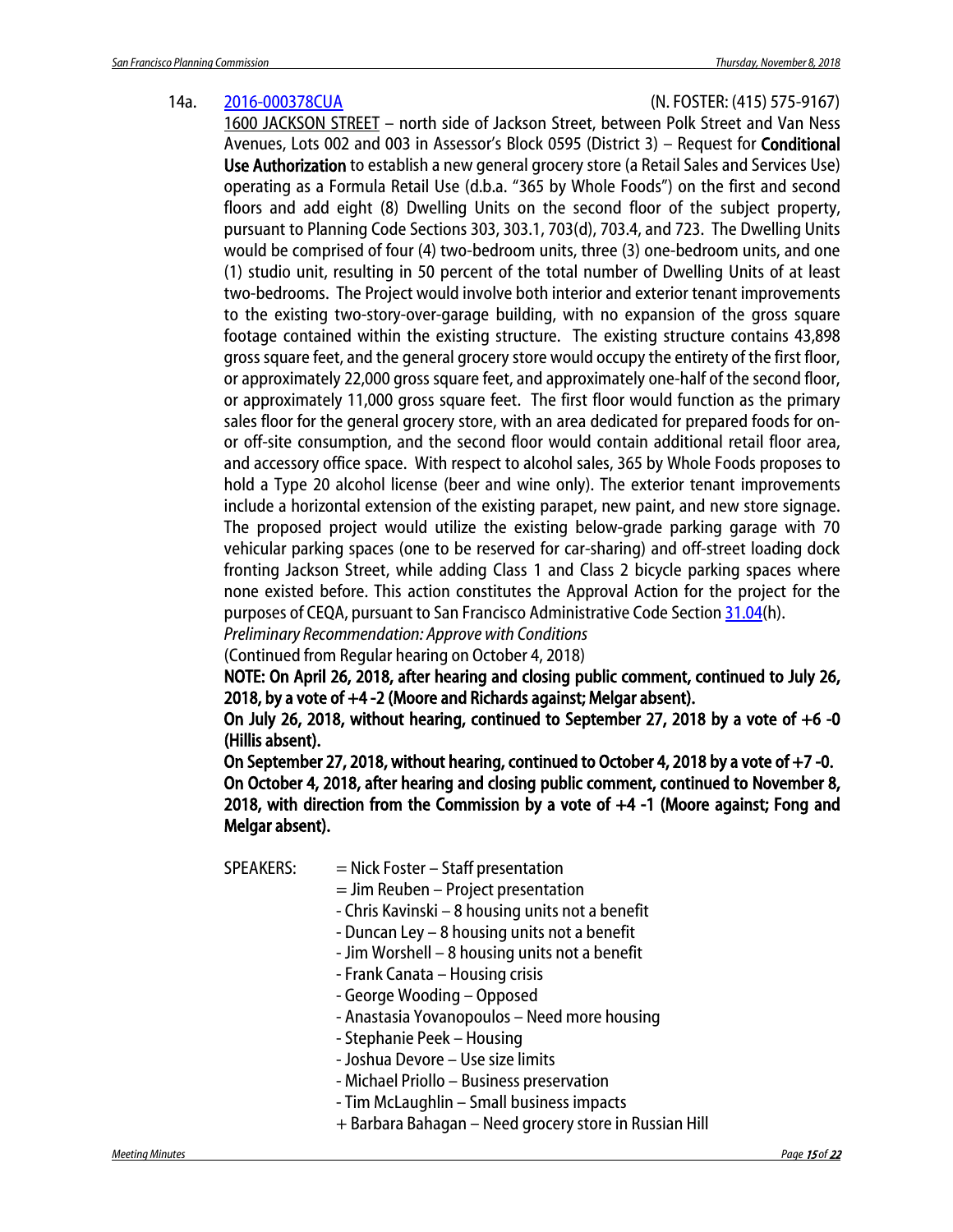|                | + Judith Robby – Need anchor destination with services                                                     |
|----------------|------------------------------------------------------------------------------------------------------------|
|                | + John Addeo - Need grocery store                                                                          |
|                | + Diane Carroll - Need services                                                                            |
|                | - Paul Webber - Housing crisis                                                                             |
|                | - Laura Clark - Housing                                                                                    |
|                | - Cynthia Gomez - Inappropriate for neighborhood                                                           |
|                | - Jerry Dratler - Square footage                                                                           |
|                | + Karen Dold - Empty storefronts                                                                           |
|                | + Greg Carr - Need grocery store                                                                           |
|                | + Richard Cardello - Added housing                                                                         |
|                | + Thomas Madland - Need grocery store                                                                      |
|                | + Anne Brubaker - Want grocery store                                                                       |
|                | + Carol Ann Rodgers - Need full service grocery store                                                      |
|                | + Sarah Taber - Need grocery store nearby                                                                  |
|                | + Joyce Kuchervy - Need supermarket, quality of life                                                       |
|                | - Rick Barry - Need housing not grocery store                                                              |
|                | - Melissa Gutierrez - Need more housing                                                                    |
|                | - Ray - Merchant, need housing                                                                             |
|                | - Sandra Fish - Death of quality neighborhoods                                                             |
|                | - (F) Speaker – Small business needs protection                                                            |
|                | - Roy Chan - Significant impacts                                                                           |
|                | - Leslie Van Dyke - Against proposed development                                                           |
|                | - Kevin Gleason - Need housing                                                                             |
|                | - Nick Matthiesson - Housing crisis                                                                        |
|                | - Patrick Hawktal - Densification                                                                          |
|                | - Ozzie Rohm - Housing                                                                                     |
|                | - Ann Marie Einselen – Need housing                                                                        |
|                | + Richard Wayland – Supports                                                                               |
|                | - Chris Schulman - Housing                                                                                 |
|                | - Dawn Trennert - Inclusionary housing                                                                     |
|                | - Elaine Tangsmen – Traffic                                                                                |
|                | - Marlene Morgan - Impacts                                                                                 |
|                | - Kate Chase - Housing                                                                                     |
|                | + Tina Moylan - Need more grocery stores, services                                                         |
|                | + Leslie Bull - Need grocery store                                                                         |
|                | - Mitchell Burg - Amazon                                                                                   |
|                | - Vasu Narayanan - Housing                                                                                 |
|                | - Lorenzo Rios - 7 <sup>th</sup> store in SF                                                               |
| <b>ACTION:</b> |                                                                                                            |
|                | Adopted a Motion of Intent to Disapprove supporting a change to Code                                       |
| AYES:          | for grocery store use limits and Continued to November 29, 2018<br>Fong, Johnson, Koppel, Melgar, Richards |
| NAYS:          | <b>Hillis</b>                                                                                              |
| <b>ABSENT:</b> | Moore                                                                                                      |
|                |                                                                                                            |

### 14b. [2016-000378VAR](http://commissions.sfplanning.org/cpcpackets/2016-000378CUAVAR.pdf) (N. FOSTER: (415) 575-9167)

1600 JACKSON STREET – north side of Jackson Street, between Polk Street and Van Ness Avenues, Lots 002 and 003 in Assessor's Block 0595 (District 3) – Request for Variance pursuant to Planning Code Section 134 ("Rear Yard"). The basic rear yard requirement for the subject property is 25 percent (or approximately 41 feet) at the lowest story containing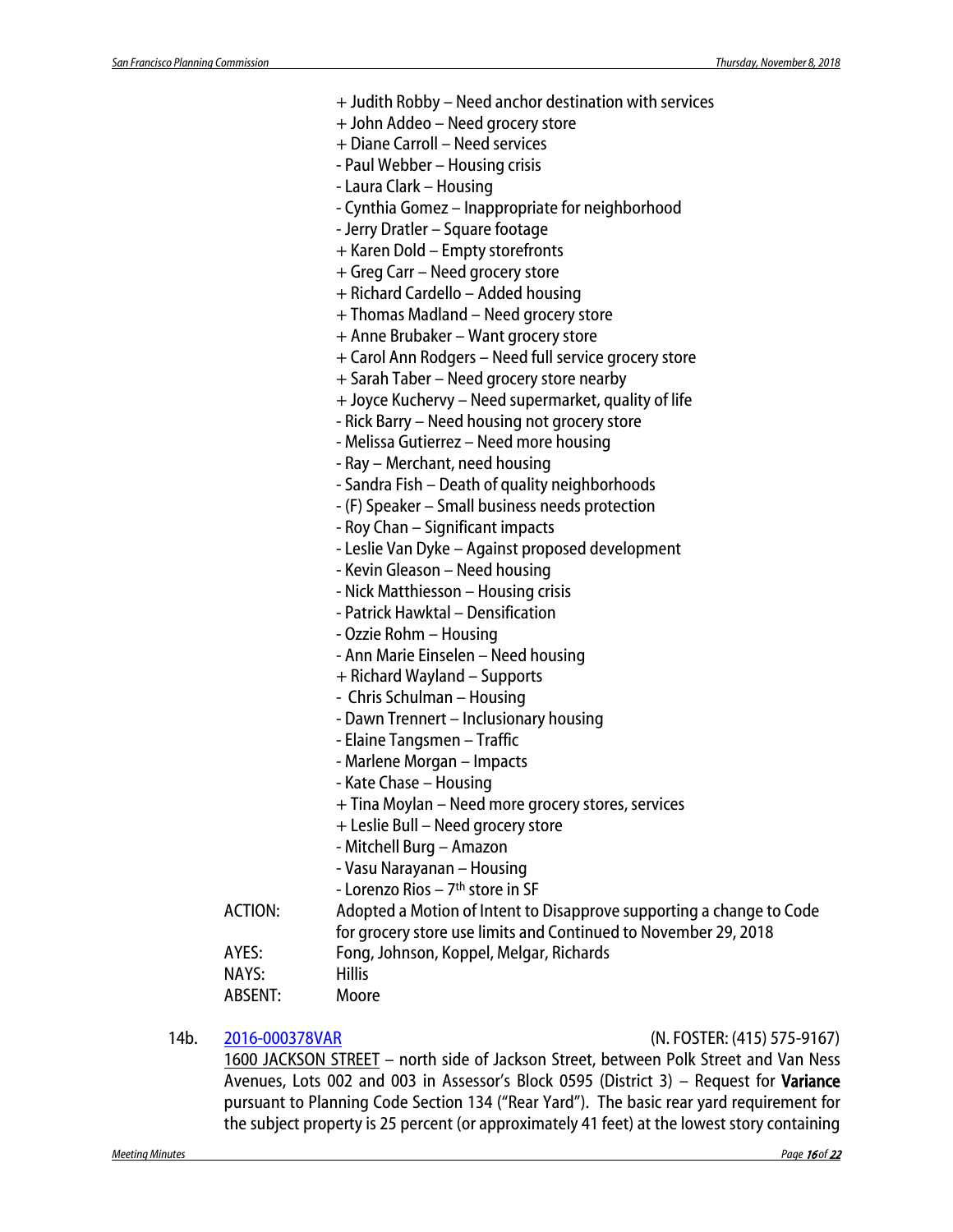a dwelling unit. The existing structure covers 100% of the lot and Code requires a rear at the lowest story containing a dwelling unit; therefore, the project requires a variance from the rear yard requirements of the Planning Code.

SPEAKERS: Same as item 14a. ACTION: ZA Continued to November 29, 2019

15a. [2013.1037C](http://commissions.sfplanning.org/cpcpackets/2013.1037Cc1.pdf) (C. MAY: (415) 575-9087)

650 DIVISADERO STREET – southeast corner of Divisadero and Grove Streets; Lot 002B in Assessor's Block 1202 (District 5) - Request for Conditional Use Authorization pursuant to Planning Code Sections 121.1, 271, 303, 746.10 and 746.11 to permit the development of a 6-story mixed-use building containing 66 residential dwelling units above 26 ground floor parking spaces and 3,528 square feet of commercial uses within a Divisadero Street Neighborhood Commercial Transit (NCT) District, the Fringe Financial Services Restricted Use District and 65-A Height and Bulk District. This action constitutes the Approval Action for the project for the purposes of CEQA, pursuant to San Francisco Administrative Code Sectio[n 31.04\(](http://library.amlegal.com/nxt/gateway.dll/California/administrative/chapter31californiaenvironmentalqualitya?f=templates$fn=default.htm$3.0$vid=amlegal:sanfrancisco_ca$anc=JD_31.04)h).

*Preliminary Recommendation: Approve with Conditions* (Continued from Regular Meeting on September 27, 2018)

- $SPEAKERS: = Chris May Staff presentation$ 
	- = Juan Carlos / Sup. Brown's Aide Project presentation
	- = Patrick Szeto Project presentation
	- = Warner Schmalz Project presentation
	- = Supervisor Brown Legislation
	- + Laura Clark Community engagement
	- Gus Hernandez Continuance for legislation
	- Jim Hillis Legislation
	- Heike Kilian Tree protection plan, bulk
	- Bill Thomson Density, off-street parking
	- = Donna Thomson Negatively impacts building next door
	- Norm Degelman Continue
	- Charles D. Increase density, continuance
	- + Tim Colen Housing
	- + Richard Kay Support, continuance
	- + Rev. Arnold Townsend Diverse tenant mix
	- Jeff Noise concerns
	- + Phillip Robernich More housing near transit
	- + Owen O'Donnell- Not big enough, need housing
	- David Wu Continue until legislation finalized
- ACTION: Approved with Conditions and include licensed arborist be hired for tree protection plan.
- AYES: Fong, Hillis, Johnson, Koppel, Melgar, Richards
- ABSENT: Moore

MOTION: [20335](http://citypln-m-extnl.sfgov.org/link.ashx?Action=Download&ObjectVersion=-1&vault=%7bA4A7DACD-B0DC-4322-BD29-F6F07103C6E0%7d&objectGUID=%7bEBFC7F17-4F44-4B1E-900B-792F21BD8354%7d&fileGUID=%7b2DDDADDB-DAC8-429D-864B-26B8618F8B9B%7d)

15b. [2013.1037V](http://commissions.sfplanning.org/cpcpackets/2013.1037Cc1.pdf) (C. MAY: (415) 575-9087)

650 DIVISADERO STREET – southeast corner of Divisadero and Grove Streets; Lot 002B in Assessor's Block 1202 (District 5) - Request for Rear Yard Modification pursuant to Planning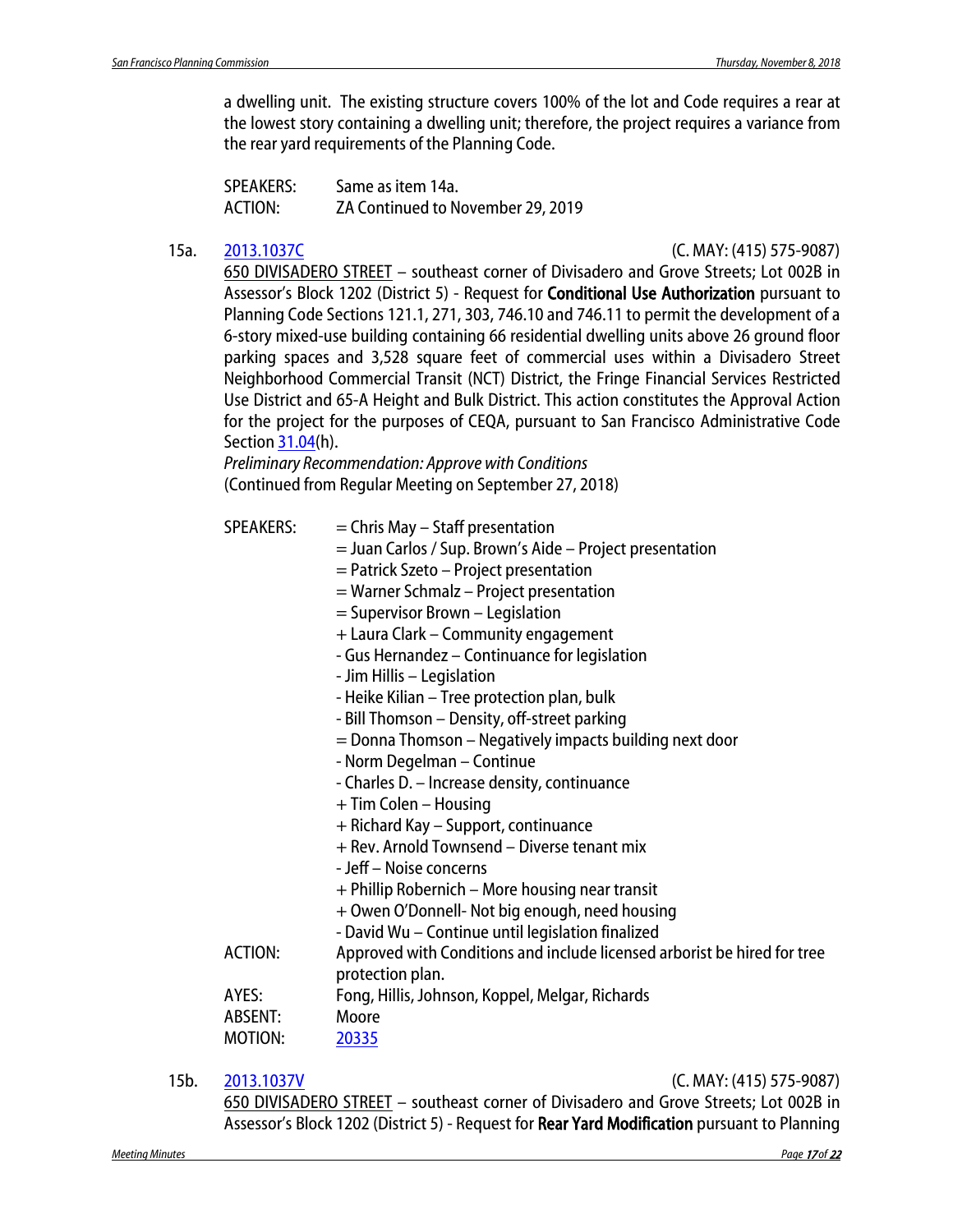Code Section 134 to permit the development of a 6-story mixed-use building containing 66 residential dwelling units above 26 ground floor parking spaces and 3,528 square feet of commercial uses within a Divisadero Street Neighborhood Commercial Transit (NCT) District, the Fringe Financial Services Restricted Use District and 65-A Height and Bulk District.

(Continued from Regular Meeting on September 27, 2018)

| SPEAKERS: | Same as item 15a.                                  |
|-----------|----------------------------------------------------|
| ACTION:   | ZA Closed the PH and indicated an intent to Grant. |

#### 16a. [2007.1347CUA](http://commissions.sfplanning.org/cpcpackets/2007.1347CUAVAR.pdf) (M. WOODS: (415) 558-6315)

3637-3657 SACRAMENTO STREET – south side between Locust and Spruce Streets, Lots 012 and 020 in Assessor's Block 1018 (District 2) - Request for Conditional Use Authorization, pursuant to Planning Code Sections 102, 121.1, 121.2, 303 and 724 to demolish three existing buildings, and construct a 40-foot tall, four-story mixed use building over three levels of below-grade parking, containing retail, medical office, 18 dwelling units, 64 parking spaces (including one car share space), and 35 bicycle spaces, totaling approximately 84,000 square feet. The proposal is seeking Conditional Use authorization for lot size exceeding 5,000 square feet, use size exceeding 2,500 square feet, and public parking garage for short term use. The proposal is also seeking a Modification of the rear yard requirement from the Zoning Administrator pursuant to Planning Code Sections 134 and 136. The project site is located within a Sacramento Street Neighborhood Commercial District and 40-X Height and Bulk District. This action constitutes the Approval Action for the project for the purposes of CEQA, pursuant to San Francisco Administrative Code Sectio[n 31.04\(](http://library.amlegal.com/nxt/gateway.dll/California/administrative/chapter31californiaenvironmentalqualitya?f=templates$fn=default.htm$3.0$vid=amlegal:sanfrancisco_ca$anc=JD_31.04)h).

*Preliminary Recommendation: Approve with Conditions*

- SPEAKERS: = Mary Woods Staff report
	- = Scott Emblidge Project presentation
	- = Gary Gee Project presentation
	- John Herby Construction concerns
	- + Jason McDonald Housing
	- Linda Eislund Not affordable housing, light
	- + Matthew Holmes Housing, mixed-use project
	- Steven Krolik Garage, traffic
	- + Tim Colen Housing
	- Dr. Karel Kretzschmar Parking, traffic
	- Patrick Richards Project scale
	- + Julie & Raymond Aviles Underground parking
	- Alex Thompson Massing and scale
	- Jennifer Kopczynski Scale, not appropriate
	- Brandon Ponce Scale, traffic, small businesses
	- Cynthia Silverstein Scale
	- + Douglas Matthew Support
	- Carol Bronanski Parking
	- + Nick Simpson Alleviates pressure, needed
	- + Jim Sobel Benefits neighborhood
	- + Barbra Devini Support
	- + Craig Greenwood New housing opportunities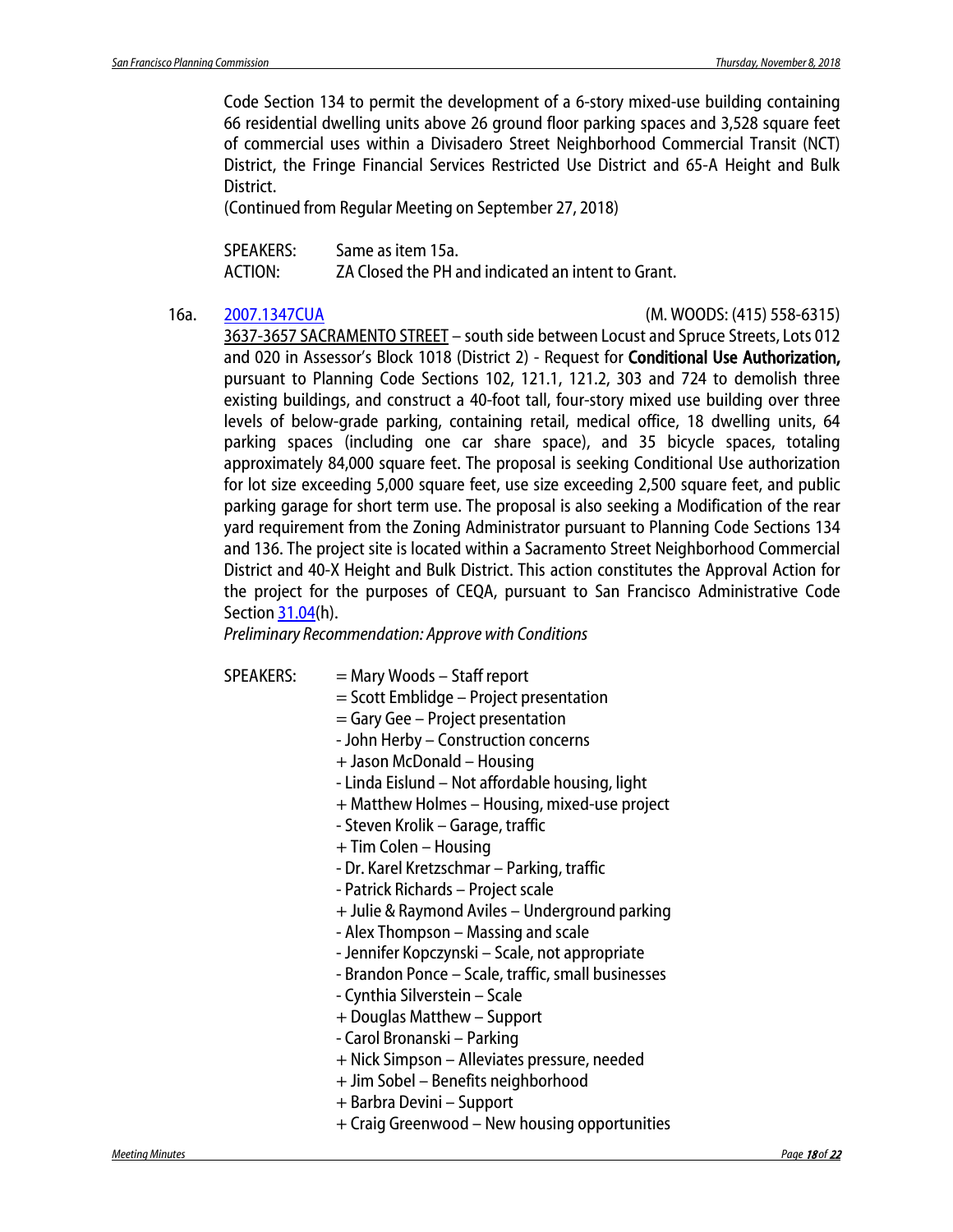| - (F) Speaker – Size                                               |
|--------------------------------------------------------------------|
| - Maggie Chafen - Small business in crisis                         |
| - John Burns - Disruption, scale                                   |
| - Marsha Herman - Construction noise                               |
| - Natasha Kofsky – Scale, design                                   |
| + Jeff Leopold – Parking, growth, housing                          |
| - Doug Engmann - Scale, construction                               |
| + Michael Reichmuth – High density housing                         |
| + Jeff Litke – Project sponsor                                     |
| Approved with Conditions as amended removing one floor of parking. |
| Fong, Hillis, Johnson, Koppel                                      |
| Melgar, Richards                                                   |
| Moore                                                              |
| 20336                                                              |
|                                                                    |

#### 16b. [2007.1347VAR](http://commissions.sfplanning.org/cpcpackets/2007.1347CUAVAR.pdf) (M. WOODS: (415) 558-6315)

3637-3657 SACRAMENTO STREET – south side between Locust and Spruce Streets, Lots 012 and 020 in Assessor's Block 1018 (District 2) – Request for a Zoning Administrator Modification from the rear yard requirement (Planning Code Sections 134 and 136). The proposed project is to demolish three existing buildings, and construct a 40-foot tall, fourstory mixed use building over three levels of below-grade parking, containing retail, medical office, 18 dwelling units, 64 parking spaces (including one car share space), and 35 bicycle spaces. The project site is located within a Sacramento Street Neighborhood Commercial District and 40-X Height and Bulk District.

SPEAKERS: Same as item 16a. ACTION: ZA Closed the PH and indicated an intent to Grant.

#### 17a. [2016-008438SHD](http://commissions.sfplanning.org/cpcpackets/2016-008438SHDDRP.pdf) (K. DURANDET: (415) 575-6816)

1075-1089 FOLSOM STREET – south side of Folsom Street between 7th and Sherman Streets, Lots 038 and 039 of Assessor's Block 3766 (District 6)- Request for Adoption of Findings, pursuant to Planning Code Section 295, regarding the shadow study that concluded, with the recommendation of the general manager of the Recreation and Park Department, in consultation with the Recreation and Park Commission, that net new shadow on Victoria Manalo Draves Park by the proposed project at 1075-1089 Folsom Street would not be adverse to the use of the public park. The proposed project would demolish the existing buildings on the site, and construct a six-story, 65-foot tall, approximately 25,756 square-foot (sf) mixed-use building consisting of 48 single room occupancy (SRO) residential units with balconies and decks on the first through sixth floors, and a rear yard, residential lobby, bicycle storage, 1,088 sf of commercial space, and utility areas on the ground floor. The subject property is located within the SoMa NCT (Neighborhood Commercial Transit) Zoning District and 65-X Height and Bulk Districts. *Preliminary Recommendation: Adopt Shadow Findings*

SPEAKERS: = Kimberly Durandet – Staff report

- Kevin Wu DR requestor
- Mary Claire Amable SUD, shadow
- Alexa Drapiza Park use, SUD, shadow
- PJ Eugenio Parks, open space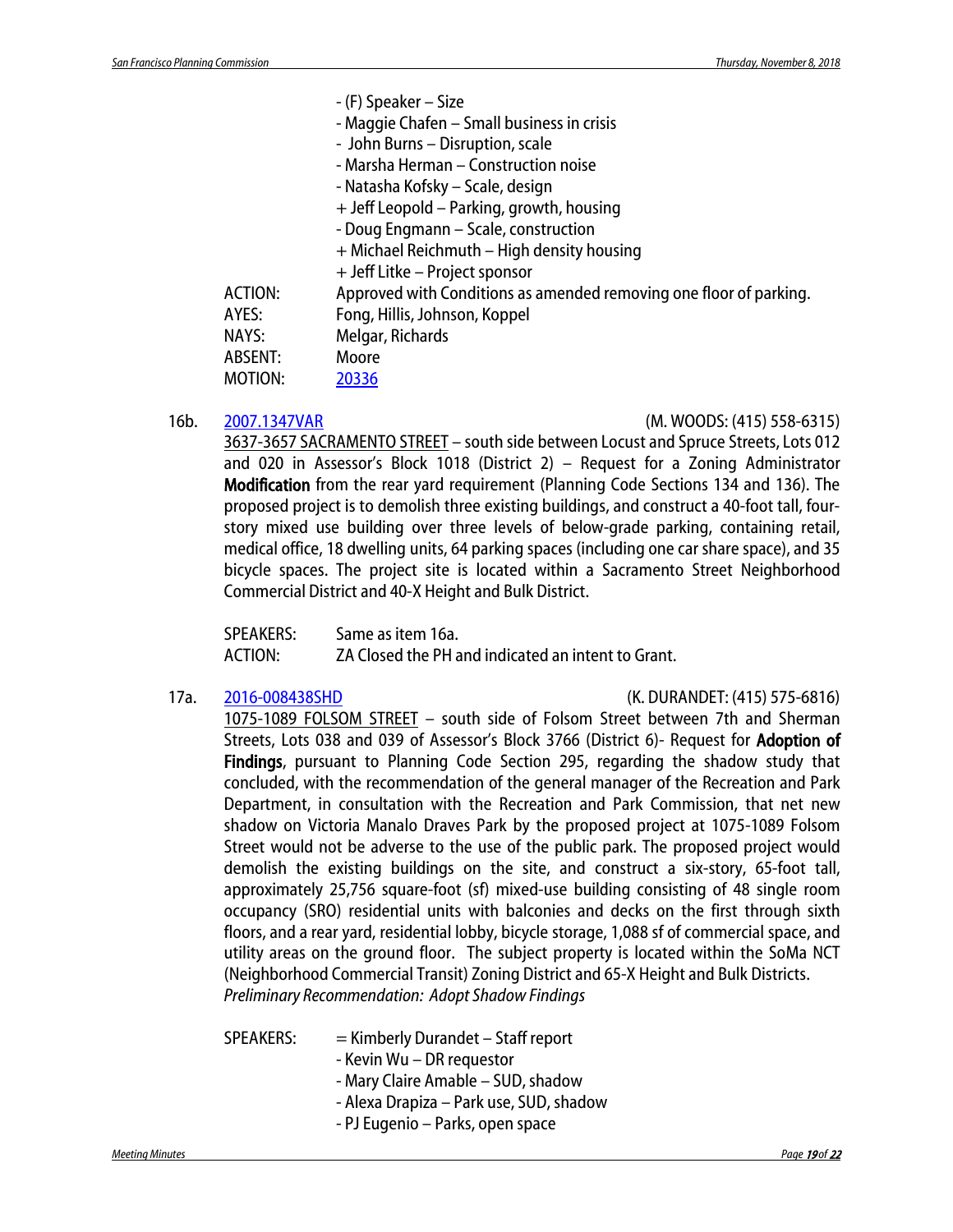|         | + Mark Loper - Project presentation             |
|---------|-------------------------------------------------|
|         | + Jonathan Pearlman - Project presentation      |
|         | + Rudy Asercion - Housing                       |
|         | + Katherine Wolfe - Added housing               |
|         | + George McNabb - Support                       |
|         | + Christian Brand - Housing                     |
|         | - Sue Hestor - DR rebuttal                      |
| ACTION: | <b>Adopted Shadow Findings</b>                  |
| AYES:   | Fong, Hillis, Johnson, Koppel, Melgar, Richards |
| ABSENT: | Moore                                           |
| MOTION: | 20337                                           |
|         |                                                 |

#### 17b. [2016-008438DRP](http://commissions.sfplanning.org/cpcpackets/2016-008438SHDDRP.pdf) (K. DURANDET: (415) 575-6816)

1075-1089 FOLSOM STREET – south side of Folsom Street between 7th and Sherman Streets, Lots 038 and 039 of Assessor's Block 3766 (District 6)- Request for Discretionary Review of Building Permit Application No. 2017.0214.9384. The proposed project would demolish the existing buildings on the site, and construct a six-story, 65-foot tall, approximately 25,756 square-foot (sf) mixed-use building consisting of 48 single room occupancy (SRO) residential units with balconies and decks on the first through sixth floors, and a rear yard, residential lobby, bicycle storage, 1,088 sf of commercial space, and utility areas on the ground floor. The subject property is located within the SoMa NCT (Neighborhood Commercial Transit) Zoning District and 65-X Height and Bulk Districts. *Preliminary Recommendation: Do Not Take Discretionary Review and Approve*

| <b>SPEAKERS:</b> | Same as item 17a.                               |
|------------------|-------------------------------------------------|
| <b>ACTION:</b>   | Did NOT Take DR and Approved                    |
| AYES:            | Fong, Hillis, Johnson, Koppel, Melgar, Richards |
| ABSENT:          | Moore                                           |
| DRA:             | 0624                                            |
|                  |                                                 |

### G. DISCRETIONARY REVIEW CALENDAR

The Commission Discretionary Review Hearing Procedures provide for presentations by staff; followed by the DR requestor team; followed by public comment opposed to the project; followed by the project sponsor team; followed by public comment in support of the project. Please be advised that the DR requestor and project sponsor teams include: the DR requestor and sponsor or their designee, lawyers, architects, engineers, expediters, and/or other advisors.

18a. [2015-004717DRP](http://commissions.sfplanning.org/cpcpackets/2015-004717DRPVAR.pdf) (M. CHRISTENSEN: (415) 575-8742) 11 GLADYS STREET – southeast side of Gladys Street; Lot 027 of Assessor's Block 5710 (District 9) – Request for Discretionary Review of Building Permit Application #201612084425 within a RH-2 (Residential, House – Two Family) and 40-X Height and Bulk District. The proposal includes a vertical addition to an existing single-family home. The proposal also includes interior alterations. This action constitutes the Approval Action for the project for the purposes of CEQA, pursuant to San Francisco Administrative Code Sectio[n 31.04\(](http://library.amlegal.com/nxt/gateway.dll/California/administrative/chapter31californiaenvironmentalqualitya?f=templates$fn=default.htm$3.0$vid=amlegal:sanfrancisco_ca$anc=JD_31.04)h).

*Preliminary Recommendation: Do Not Take Discretionary Review and Approve* (Continued from Regular hearing on October 18, 2018)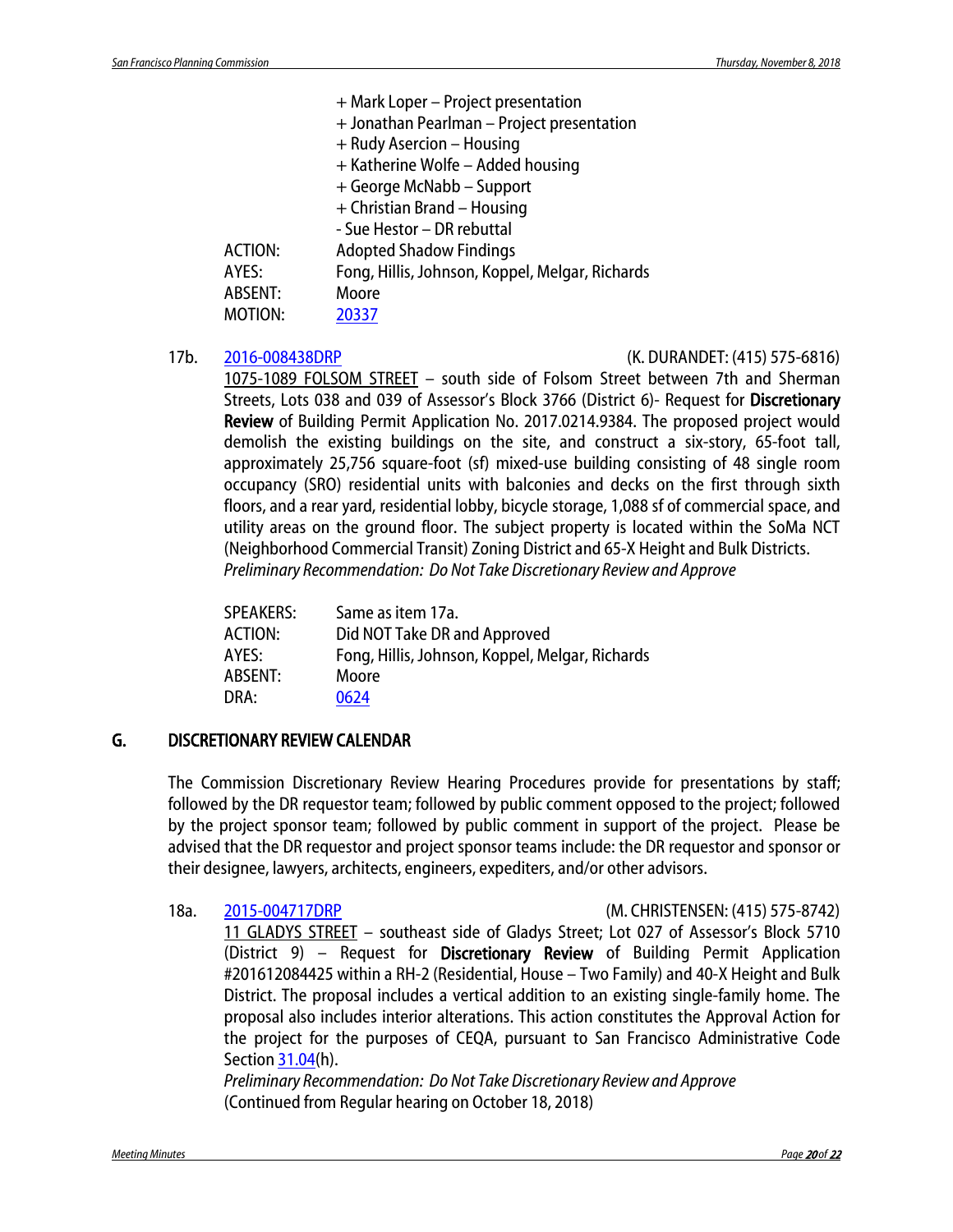| <b>SPEAKERS:</b> | = Michael Christensen - Staff report<br>- David Donofrio - DR requestor               |
|------------------|---------------------------------------------------------------------------------------|
|                  | - Mike Garavaglia – DR requestor                                                      |
|                  | - Pat Buskovich - DR Requestor                                                        |
|                  | - Ryan Patterson - DR requestor                                                       |
|                  | - Dan Greeman – Decks, privacy                                                        |
|                  | - Amy Kyle - Variance                                                                 |
|                  | - (M) Speaker – Natural light                                                         |
|                  | - Geraldine Bosco – Home value                                                        |
|                  | + Rob Oliver – Project presentation                                                   |
|                  | + Jodie Knight – Project presentation                                                 |
|                  | + Ian Thompson – Families in SF, diversity                                            |
|                  | + Patrick Crowe – Families in SF                                                      |
|                  | + Mason Kirby - Project sponsor rebuttal                                              |
| <b>ACTION:</b>   | Did NOT Take DR and Approved with direction to staff to work on privacy<br>screening. |
| AYES:            | Fong, Hillis, Koppel, Melgar, Richards                                                |
| ABSENT:          | Johnson, Moore                                                                        |
| DRA:             | 0625                                                                                  |
|                  |                                                                                       |

#### 18b. [2015-004717VAR](http://commissions.sfplanning.org/cpcpackets/2015-004717DRPVAR.pdf) (M. CHRISTENSEN: (415) 575-8742)

11 GLADYS STREET – southeast side of Gladys Street; Lot 027 of Assessor's Block 5710 (District 9) – Request for **Variance** to the front setback requirement pursuant to Planning Code Section 132 and rear yard requirement pursuant to Planning Code Section 134 for the project involving a vertical addition to an existing single-family home. The proposal also includes interior alterations. The project is located within a RH-2 (Residential, House – Two Family) and 40-X Height and Bulk District.

(Continued from Regular hearing on October 18, 2018)

| SPEAKERS: | Same as item 18a.                                             |
|-----------|---------------------------------------------------------------|
| ACTION:   | Acting ZA closed the public hearing and took the matter under |
|           | advisement.                                                   |

#### 19. [2018-007690DRP](http://commissions.sfplanning.org/cpcpackets/2018-007690DRP.pdf) (D. WINSLOW: (415) 575-9159)

269 AVILA STREET – between Beach and Capra; Lot 002 in Assessor's Block 0441A (District 2) - Request for Discretionary Review of Building Permit Application No. 2018.0524.0036, for construction of an Accessory Dwelling Unit per ordinance 162-16 in an existing 3-story two-family house within a RH-1 (Residential, House, One-Family) Zoning District and 40-X Height and Bulk District. This action constitutes the Approval Action for the project for the purposes of CEQA, pursuant to San Francisco Administrative Code Section [31.04\(](http://library.amlegal.com/nxt/gateway.dll/California/administrative/chapter31californiaenvironmentalqualitya?f=templates$fn=default.htm$3.0$vid=amlegal:sanfrancisco_ca$anc=JD_31.04)h). *Preliminary Recommendation: Do Not Take Discretionary Review and Approve*

| <b>SPEAKERS:</b> | $=$ David Winslow $-$ Staff report              |
|------------------|-------------------------------------------------|
|                  | - Kelly Woodruff - DR requestor                 |
|                  | - Amy Rosewall-Godley - Non-conforming property |
|                  | - Dave Tower – Negative change                  |
|                  | - Katy Wahl - Opposed                           |
|                  | + (F) Speaker – Project sponsor presentation    |
| ACTION:          | Did NOT Take DR and Approved                    |